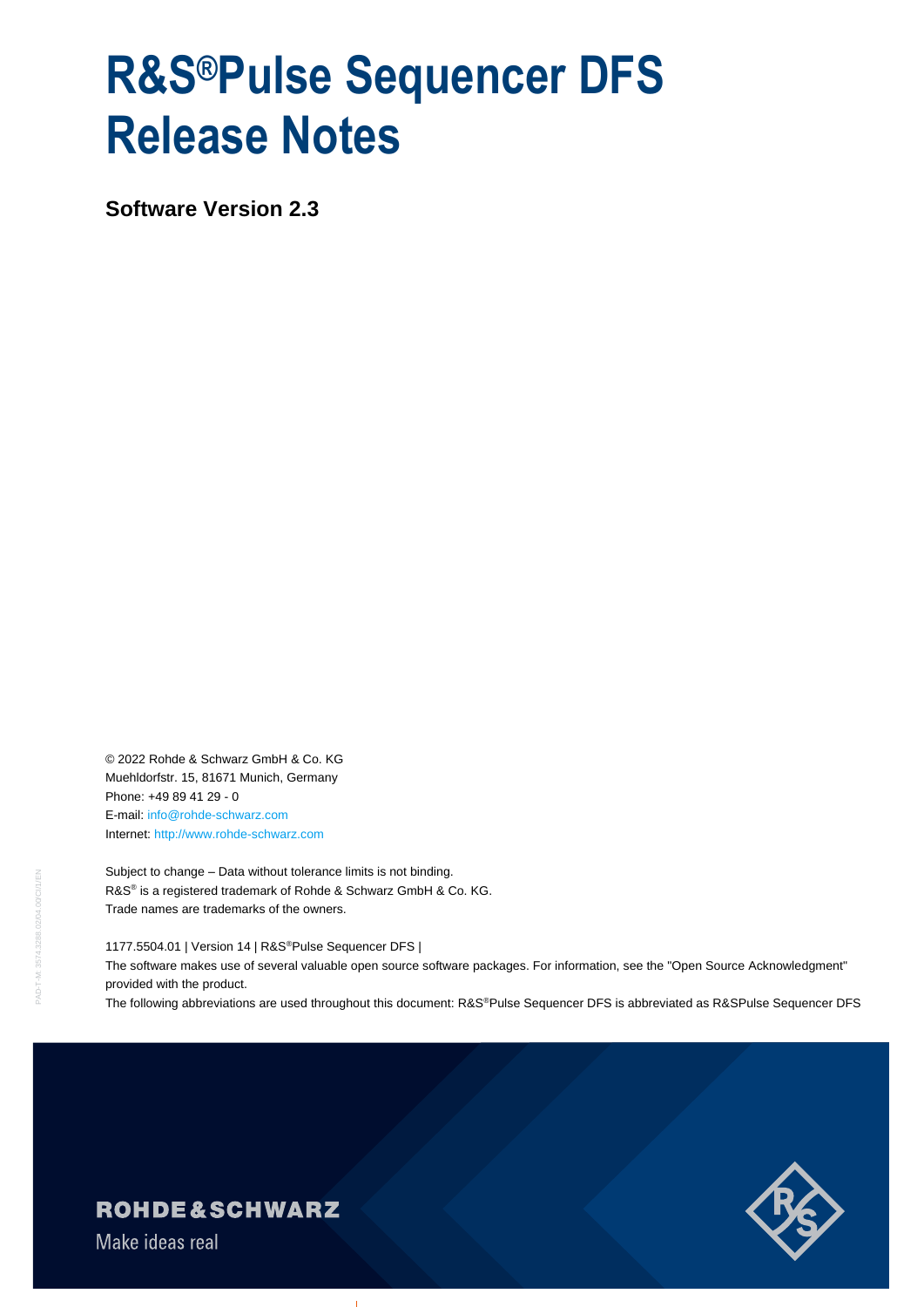# **Contents**

| 1            |  |
|--------------|--|
| 1.1          |  |
| 1.2          |  |
| 1.3          |  |
| 1.4          |  |
| 1.5          |  |
| 1.6          |  |
| 1.7          |  |
| 1.8          |  |
| 1.9          |  |
| 1.10         |  |
| 1.11         |  |
| 1.12         |  |
| 1.13         |  |
| 1.14         |  |
| 1.15         |  |
| $\mathbf{2}$ |  |
| 3            |  |
| 3.1          |  |
| 3.2          |  |
| 4            |  |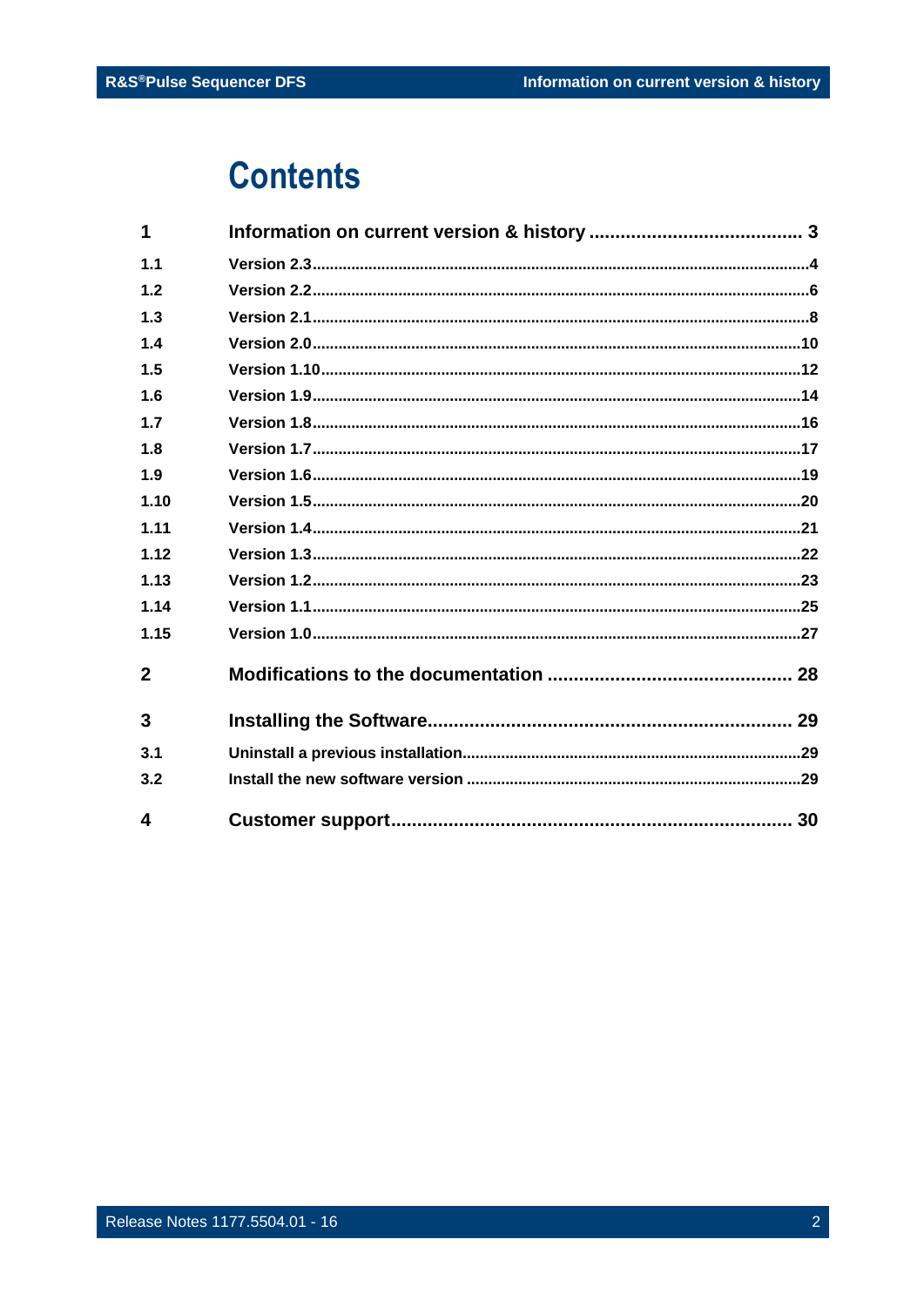# <span id="page-2-0"></span>**1 Information on current version & history**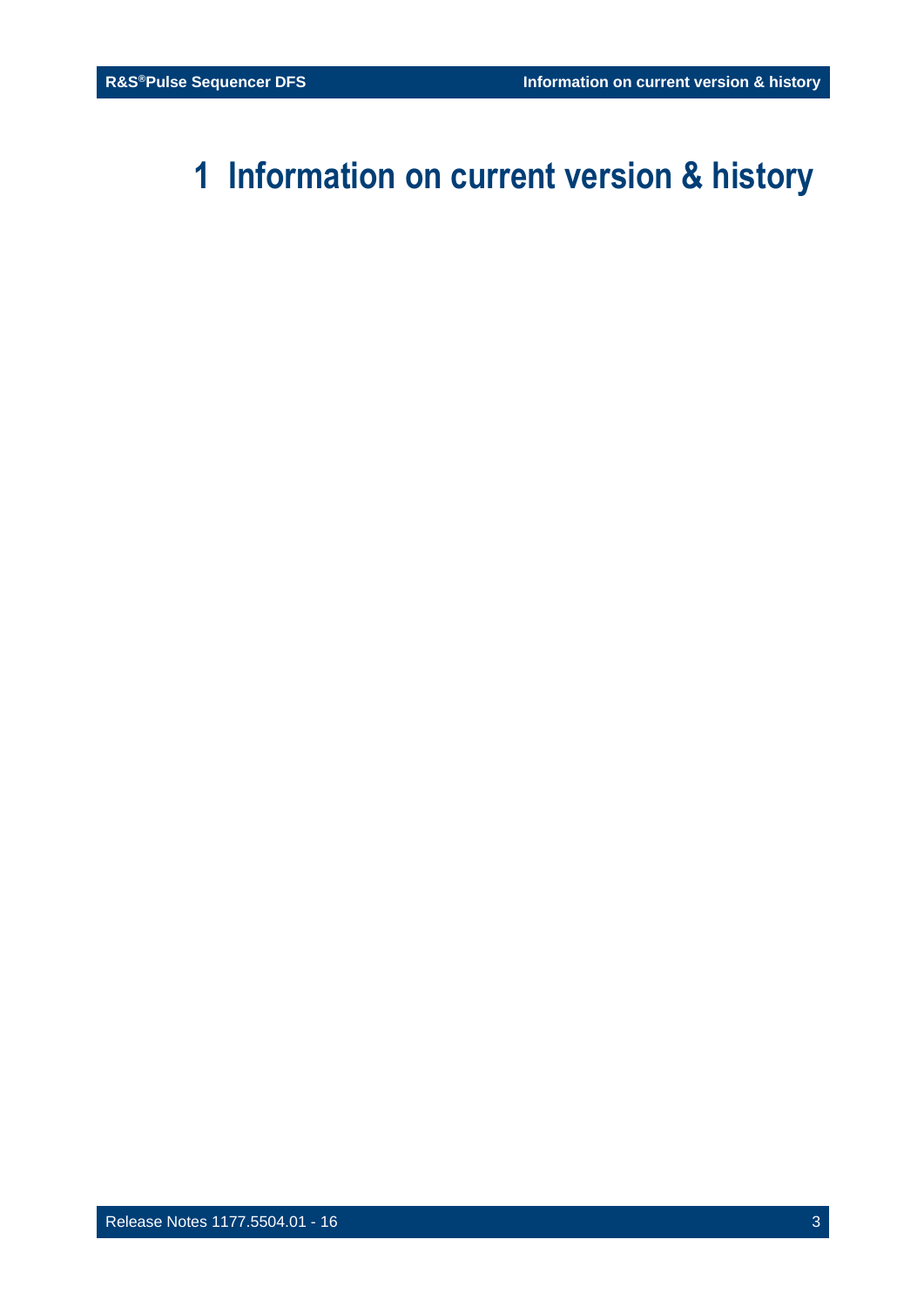## <span id="page-3-0"></span>**1.1 Version 2.3**

## **Released: March 2022**

## New functionality

#### **Functions**

Added feature to export debugging information in the main menus "debug information" action

Added Shortcut buttons in sequence dialog to directly create and append pulses and waveforms

Linked Show Connector Dialog in Main menu bar

Saving big repositories took a long time. Speed up by factor 10

## Improvements

#### **Improvements**

R&S SMM100A support was missing

ETSI301893 2.1.1 signal S6-CAC fixed PRF3-PRF1 to be between 80 and 400 pps

ETSI301893 2.1.1 signal S5-CAC fixed PRF3-PRF1 to be between 20 and 50 pps

Fixed barker Codes 4a/4b. Added 2a/b

Fixed MOP Preview. Try to display maximum number of samples for preview

MOP Preview Sample Rate was too low. FFT preview had low resolution

Fixed waveform viewer scaling

Fixed flickering progress dialog after calculation was actually finished

Missing update on instrument capabilities table when removing an instrument

Update of generator firmware version was missing upon refresh of instruments

Timeout for resetting the signal generators increased. Could lead to errors in some cases

Fixed broken layouts due to high DPI scaling

Generator config info showed no data if no repository was selected

Generator HW dialog was empty and had a broken GUI if no workspace or repository was selected

Fixed math problems in FSK modulation. Could cause 0 signal.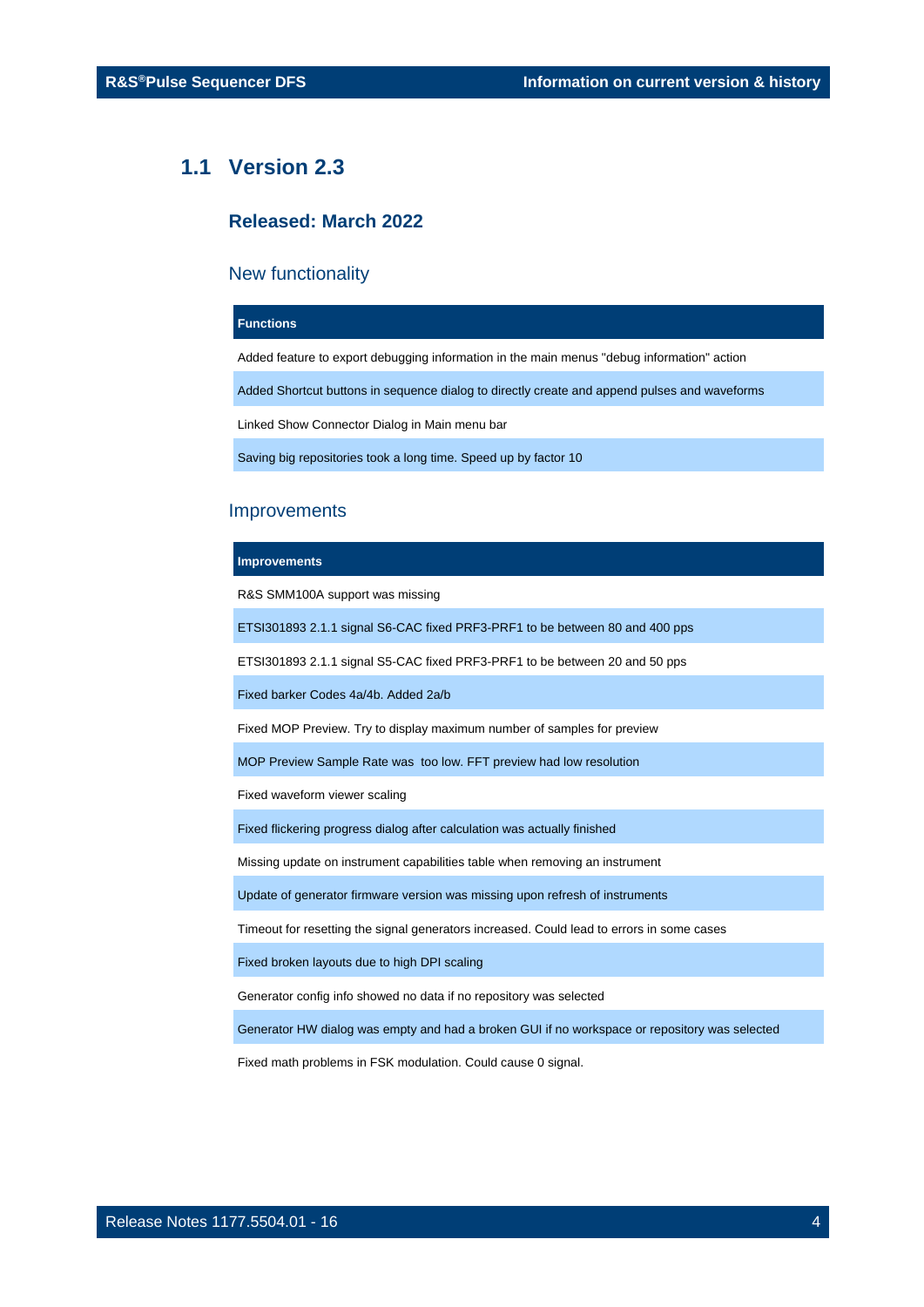## Known issues

**Known Issues**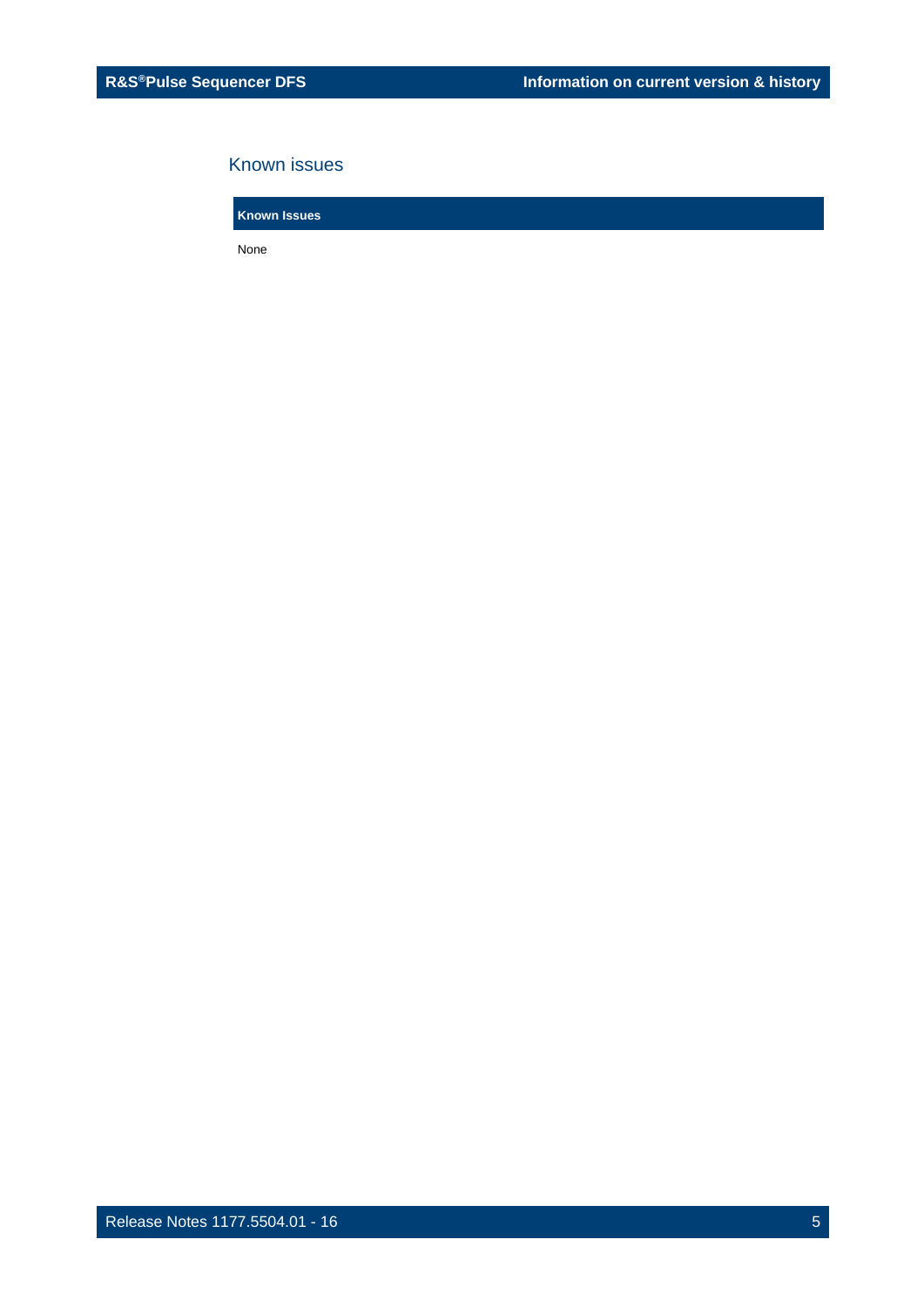## <span id="page-5-0"></span>**1.2 Version 2.2**

## **Released: October 2021**

## New functionality

## **Functions**

Improved the software startup time by 300%

Added support for the R&S SMM100A signal generator

Progress dialog is now movable and resizable

Added proxy settings for networks using proxy servers

Refactored the upper toolbars actions, buttons and icons

Impoved discovery times of the repository manager dialog by 1000%

Adapted software to new R&S CI. Changed default color scheme, application icons and splash screens

Added support for SMW-B1067, SMW-B1056, SMW-B1067N and SMW-B1056N RF options

Redesigned block diagram workflow and GUI

Redesigned scenario dialogs for improved usability

Added plugin variables preview table in plugin dialog

Added R&SSMBVB100B-K525 1GHz RF bandwidth support

Added 2GB ARB RAM buffer support for faster calculation of large waveforms

Improved calculation speed for large waveforms (<1GB) by 300%

Improved calculation speed for large waveforms (>1GB) by 100%

## **Improvements**

**Prevent potential crash when generators are synchronized when switching between repositories**

Changed Wording "Master/Slave" to "Primary/Secondary". Old SCPIs are backward compatible

Fixed window resize functionality, when not using the bottom right resize slider

Fixed missing GUI update in generator configuration dialog after changing generator model

No filtering of generators depending on setups was done. A generator that was present in multiple setups was shown as duplicate instrument

If a generator in "Master" mode inside a hardware setup had no signal assigned to it, the SW crashed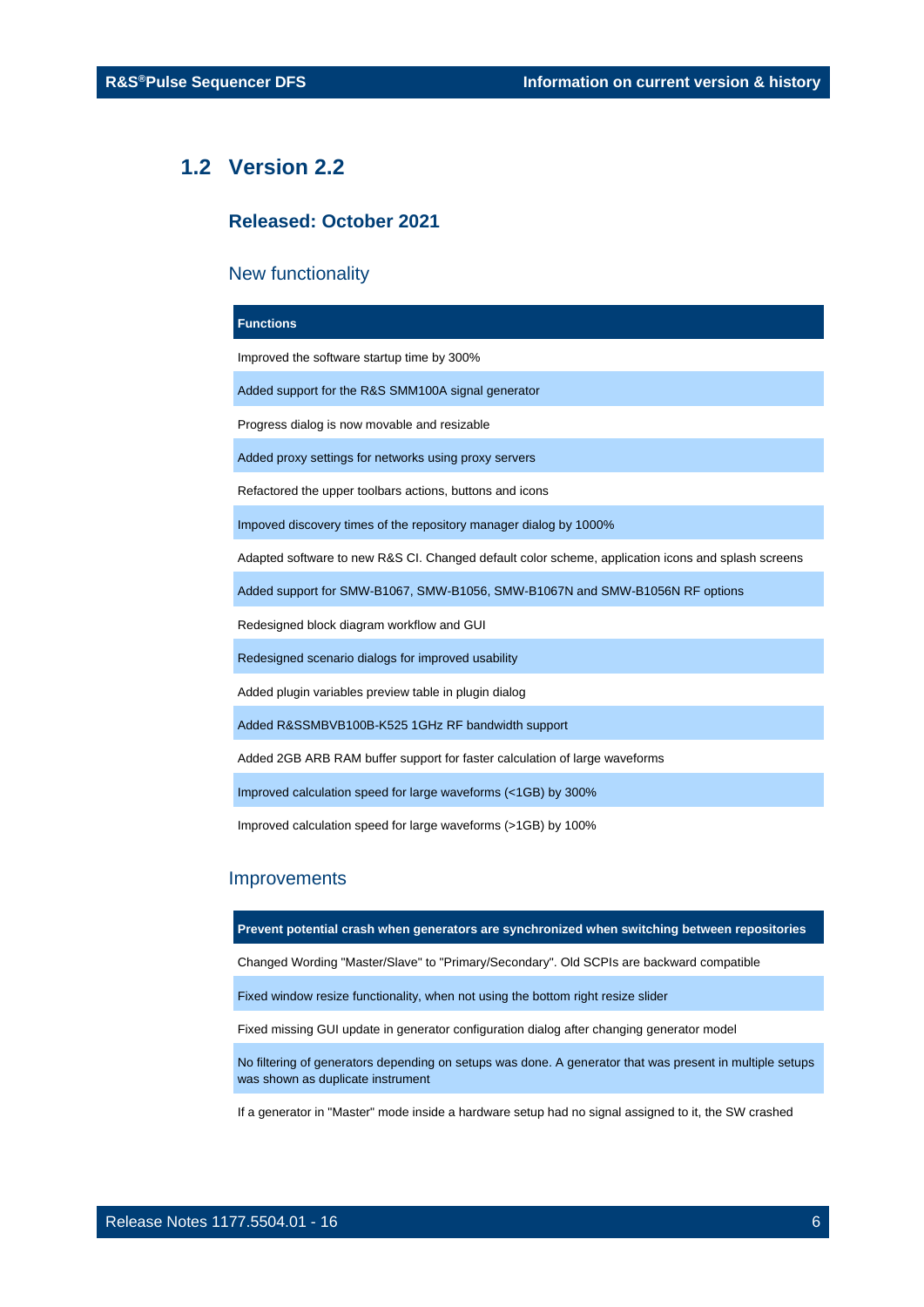Fixed maximum signal upload timeout. It was limited to 250s, which could lead to timeouts when uploading large waveform files

When exchanging a plugin by other one, all plugin tables in the corresponding dialogs where the plugin is used where not updated to new variables

Disabled calculate button if the volatile results are already there

Fixed potential crash when running the SW on high resolution monitors

SCPI recorder trace for creating virtual generators was missing

SCPI command for creating virtual generators was missing

SCPI recorder trace for creating generators was displaying unnecessary commands

## Known issues

**Known Issues**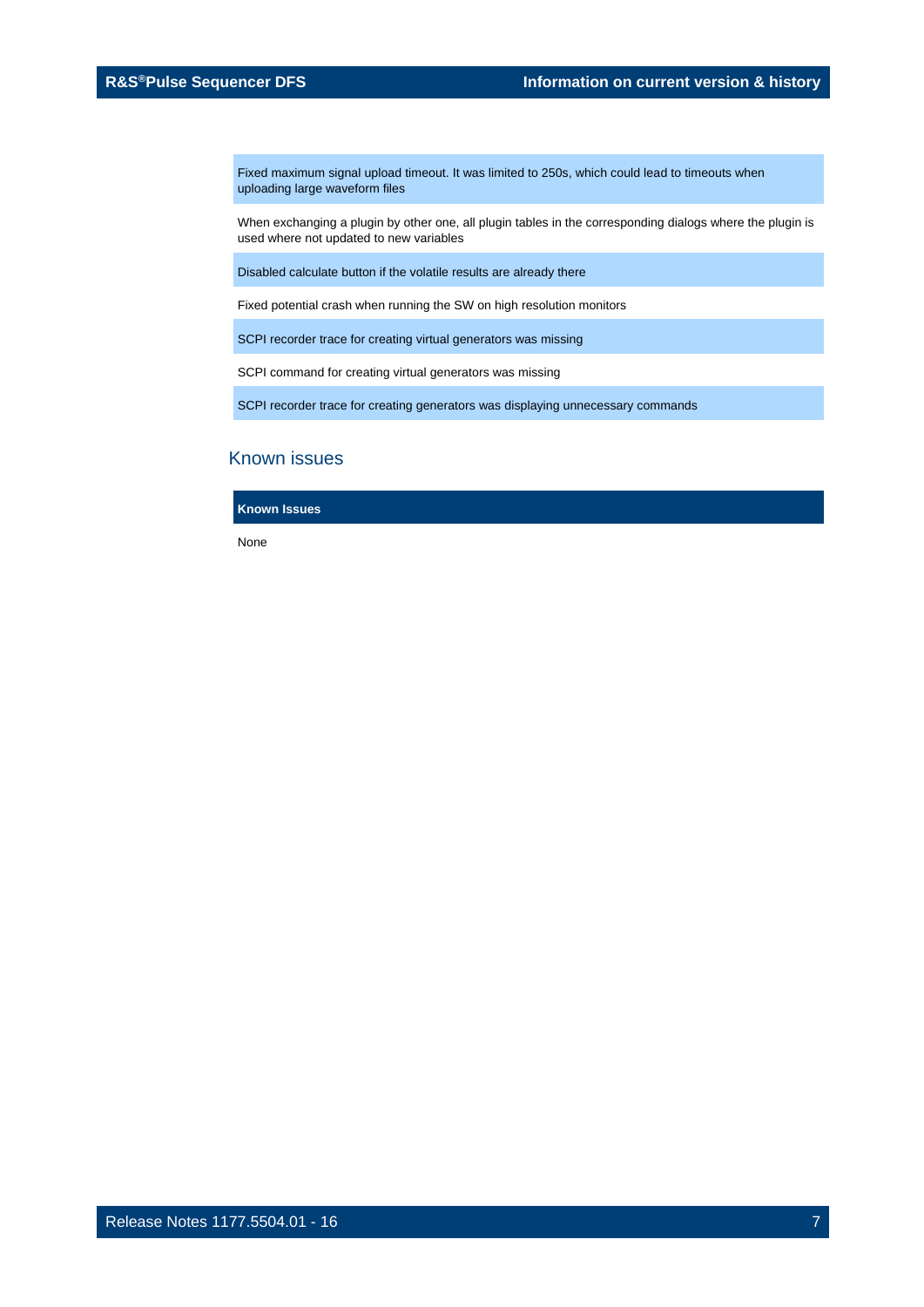## <span id="page-7-0"></span>**1.3 Version 2.1**

## **Released: November 2020**

#### New functionality

## **Functions**

Reworked the Signal generator handling inside the Pulse Sequencer. We do not use generator profiles anymore, but instrument handling is implemented as a global pool for all repositories in the workspace. Mapping of profiles is now obsolete to ease the configuration for the user.

Added a summary report in HTML and csv to export information about all items in the repository.

Added combo box in Waveform viewer to switch between all calculated signals.

Added SMW high quality table mode support in generator configuration dialog.

Improved calculation times for random IPM profiles by 400%.

Removing write locks from repositories is not accessible via the repository trees context menu.

## Improvements

#### **Improvements**

Exchanged Visual Studio runtime related Dlls. Could lead to installation problems.

Timeout for uploading large files was not sufficient. Could lead to abort of the signal.

Changed SCPI sequence for Generator configuration to prevent CW signals before the trigger.

Addition of IPM profiles affecting the same parameter did not work.

Uniform white noise distribution generated numbers above the upper limit by one step size.

IPM preview switched to an envelope mode for a large numbers of preview values. Only the maximum values where displayed in this mode, which could lead to the impression that the other values were missing.

Generator configuration dialog had an issue when switching between a dual channel and a single path generator. Options in path B where invisible but still part of the profile.

SMW-K22 Pulse modulator support was missing for DFS scenarios.

Fixed generator configuration dialog layout for SMWs in DFS mode.

Wizard action "Create Repository" did not work after clearing the workspace

Fixed hidden size grip when maximizing or normalizing window sizes.

SCPI SETup:DELete could lead to crash.

SCPI SCENario:TYPE could lead to crash if used with invalid parameters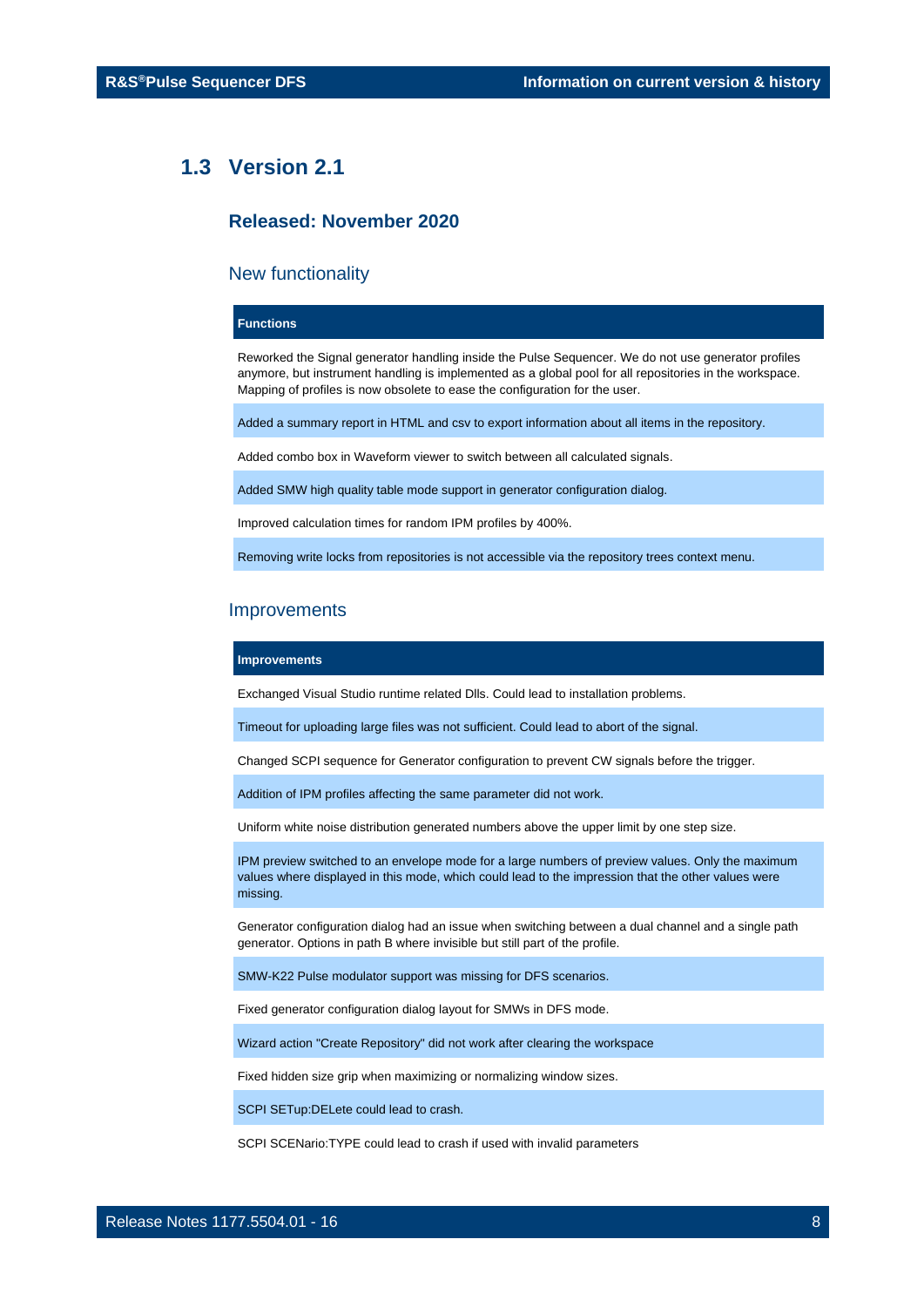Repository Manager failed to open via call from the startup Assistant Wizard

Several utility windows like the message log or the console window did not support multiple display support and could end up in a hidden state if the secondary screen was disconnected.

The splash screen of the Pulse Sequencers booting routine was not always shown on the main computer screen when using multiple displays.

SCPI recorder did not show the correct repetitions for loop sequence items.

Fixed cut off text in the main menus sub entries on first show event.

## Known issues

**Known Issues**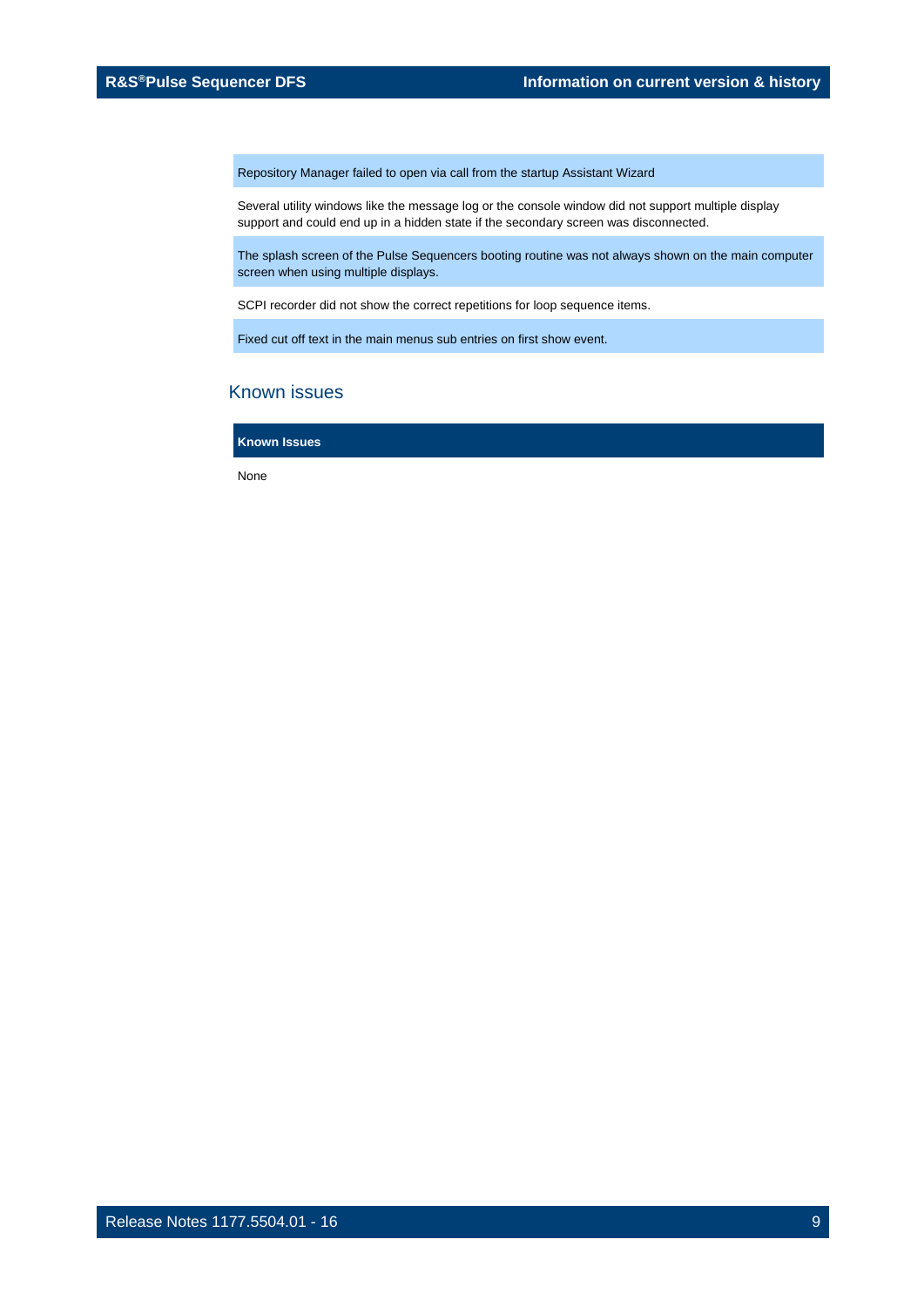## <span id="page-9-0"></span>**1.4 Version 2.0**

## **Released: Mai 2020**

## New functionality

#### **Functions**

Added SCPI recorder feature for recording corresponding SCPI commands from GUI interactions

Added clipping level feature to limit signal power to a certain threshold instead of aborting the calculation if the generators upper limit was violated

Reworked several GUI dialogs to improve usability and make things easier to understand

Improved calculation times with random IPM profiles by 400%

Added support for SMW-B144 RF option

Added support for new 1xxx SMW RF options

Increased maximum value for poly chirp coefficients to -1e32 to +1e32

Added visualization of RAM usage for all signal generators when calculating signals

Changed folder names to human readable format when uploading signals to the generator

#### **Improvements**

#### **Improvements**

ETSI 301893 2.1.1 Signal 5 Mixed PRF 2/3: Difference between PRF1 & PRF3 is bounded by 20 Hz and 50 Hz

ETSI 301893 2.1.1 Signal 6 mixed PRF 2/3: Difference between PRF1 & PRF3 is bounded by 80 Hz and 400 Hz

ETSI 301893 2.1.1 Signal 5 Off-channel-CAC:

New scenario dedicated for wideband devices such as SMW/B9

Changed signal generator configuration order in order to suppress unwanted RF Signals before the final trigger

Fixed installer bundle. Last version 1.10 expected R&S Visa installation and aborted installation if not present

Level changes in single sequence scenarios required re calculation

Copying imported waveforms from one repository to another did not work correctly

Internal pulse modulator did only work for ASCII markers (less than 64 transitions) and not for binary markers (More than 64 transitions)

Fixed combo box behavior. Double click was needed to activate them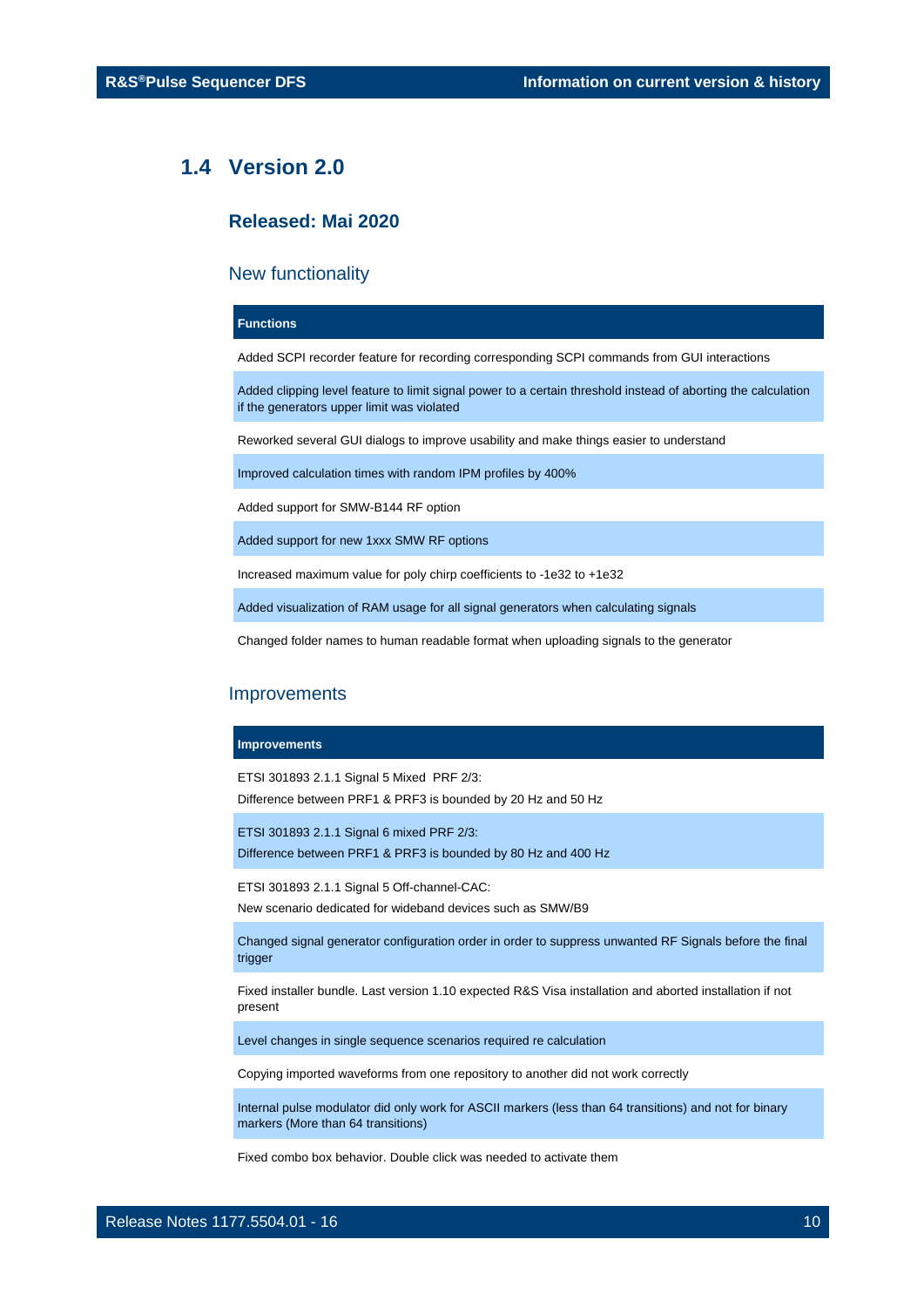Timeout for sanitizing operation was to short which could lead to timeout errors

Settings for FTP block size transmission where empty

Unpinned widows could not be displayed full screen

SCPI for IPM source type was not working. Missing limits as well

When using setups with multiple signal generators an error message was thrown if one of them did not have a signal assigned to it

Rise and fall time markers did not work with multi segment waveform signal generation

Internal pulse modulator cannot be used for multi segment waveforms

Scroll Buttons for Tab Widgets where broken

Progress during FTP upload was missing

FTP transmissions could not be aborted by the user

Aborting a waveform upload did not reset the volatile storage resulting the SW to think, that the waveform was uploaded

SCPIs for clearing the interleaved results and query the volatile status where missing

SCPI INST:COUNT? Always returned 1, no matter how many signal generators where in the setup

Tooltips of numeric edits where not updated regarding their min and max values

Repository manager discard was not working anymore

SCPI connection was not completely closed when closing the application which caused the program thread to remain active

Clarified error message when trying to create a profile from a connected instrument when no physical instrument was present

## Known issues

**Known Issues**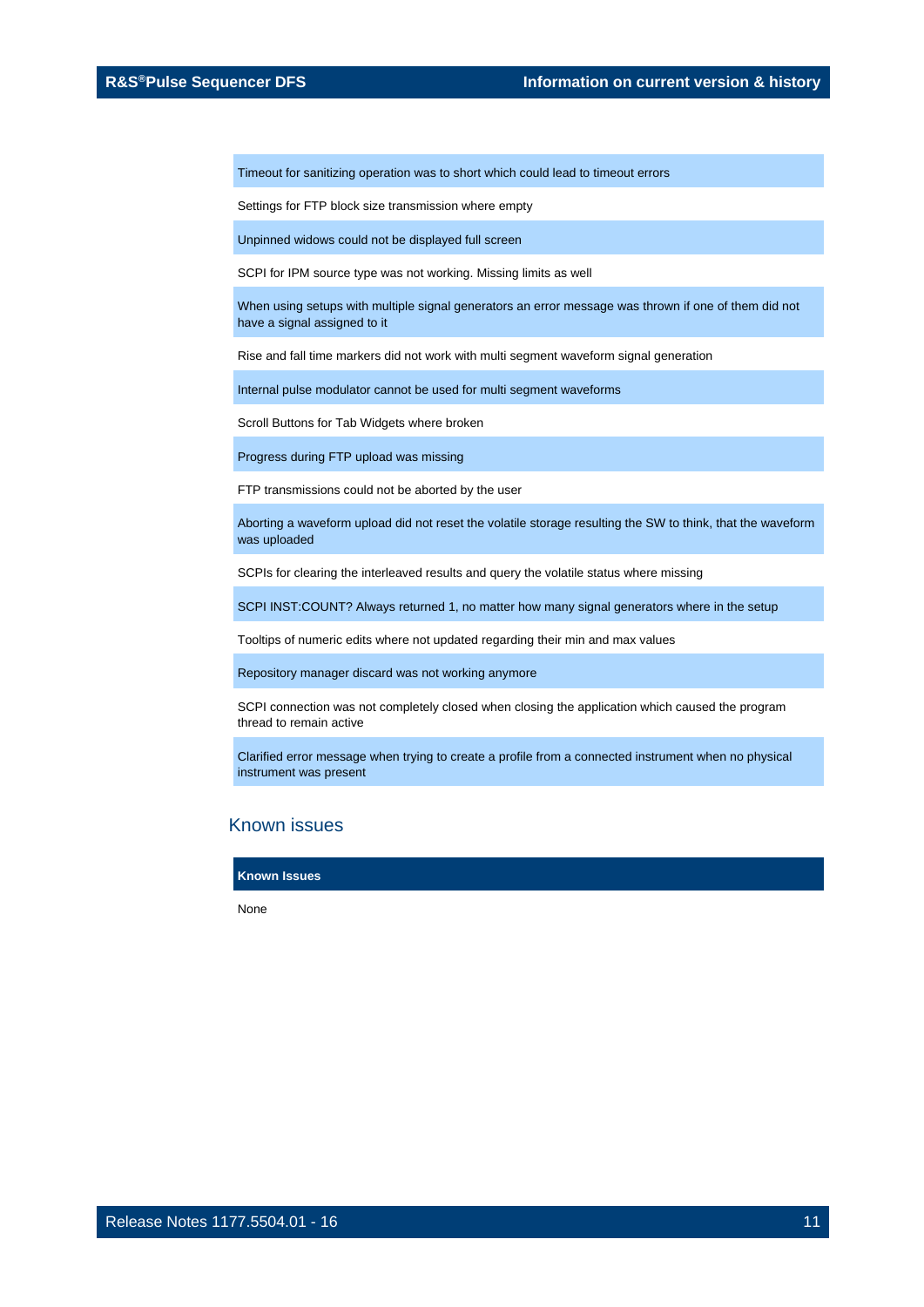## <span id="page-11-0"></span>**1.5 Version 1.10**

## **Released: October 2019**

## New functionality

#### **Functions**

Added MIC standard 07\_2019 update

Migrated the Pulse Sequencer DFS software to 64 Bit to ease memory requirements

Added SMW-K545 "RF Ports Alignment" support for hardware setups

Added SMW Master/Slave trigger support for hardware setups

Added SMW LO coupling support for hardware setups

Improved performance of waveform viewers by 350%

Improved all waveform based calculations by 350%

Added RAM buffer setting for faster ARB waveform calculations without buffering to the HDD

Improved table editing. Excel like operation

Markers can now be generated from MOP plugins

Added R&S Visa installer to Pulse Sequencer installer

Added pre pulse and post pulse markers for pulses

Added undock functionality for MDI windows to support multiple screens

Repositories are now saved prior to exporting to prevent empty or incomplete archive files

## Improvements

#### **Improvements**

Fixed missing conditional formatting in several DFS reporting spreadsheets

Fixed minimum PRI check based on pulse timing parameters. Previously only the pulse width was taken into account and no rise and fall times where considered

Fixed timing preview of pulse for 10/50/90 modes

MSK MOP was not working

Unavailable instrument paths could be selected for signal generation

Fixed zoom in waveform preview. Sometimes the mouse wheel did not trigger a zoom event

Fixed Pos1 key behavior in numeric edits. An unnecessary space character was inserted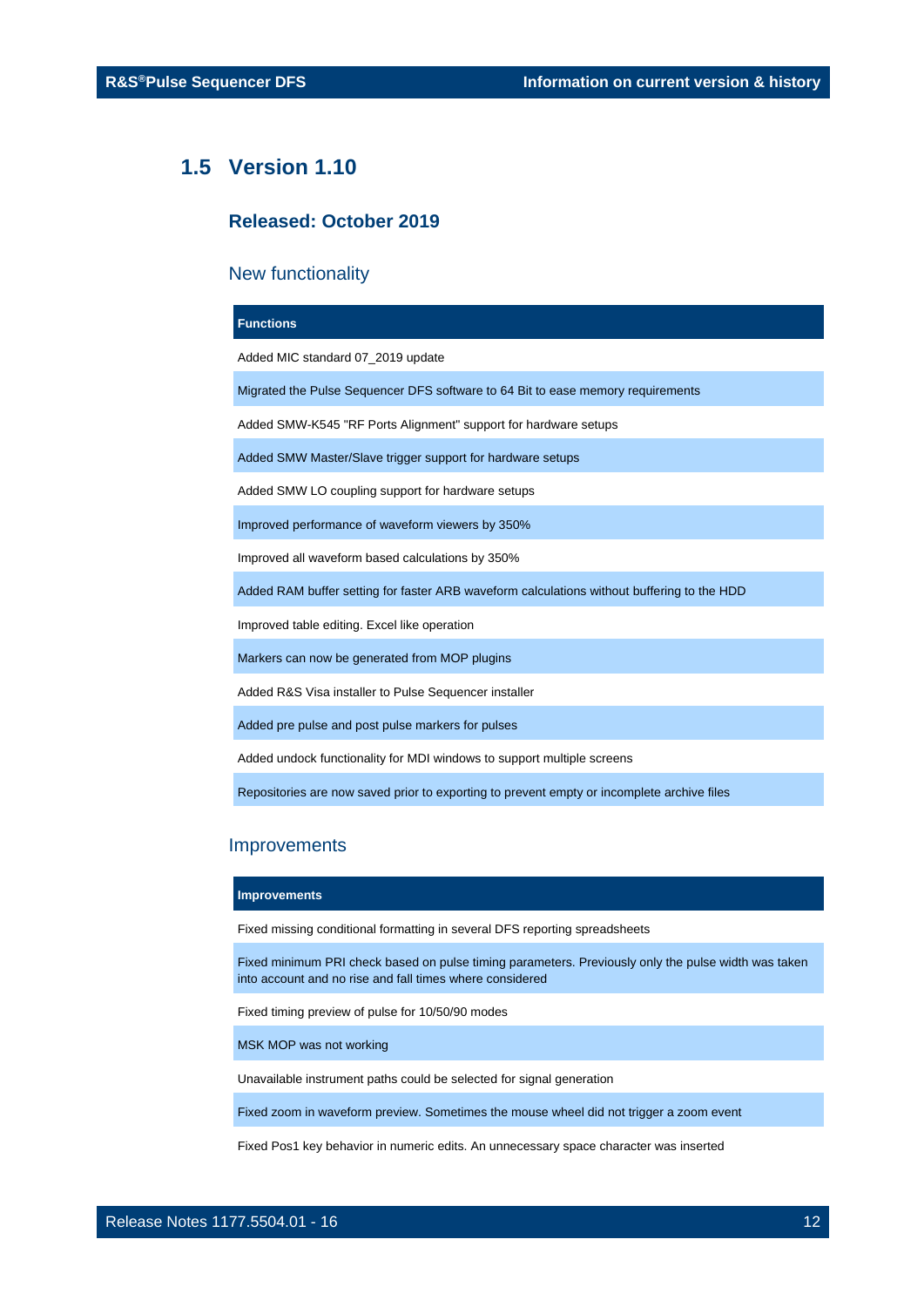Fixed hidden/trapped windows due to dragging them outside the visible area or by changing the size of the main window

Clear workspace action in wizard did not work

Fixed ALC configuration in the SMBV100B generator to prevent unwanted measurement pulses

Erroneous SCPI queries caused a VISA timeout, because no response was send

SCENario:LOCalized:MOVement:WAYPoint could lead to crash if called with wrong parameters

## Known issues

**Known Issues**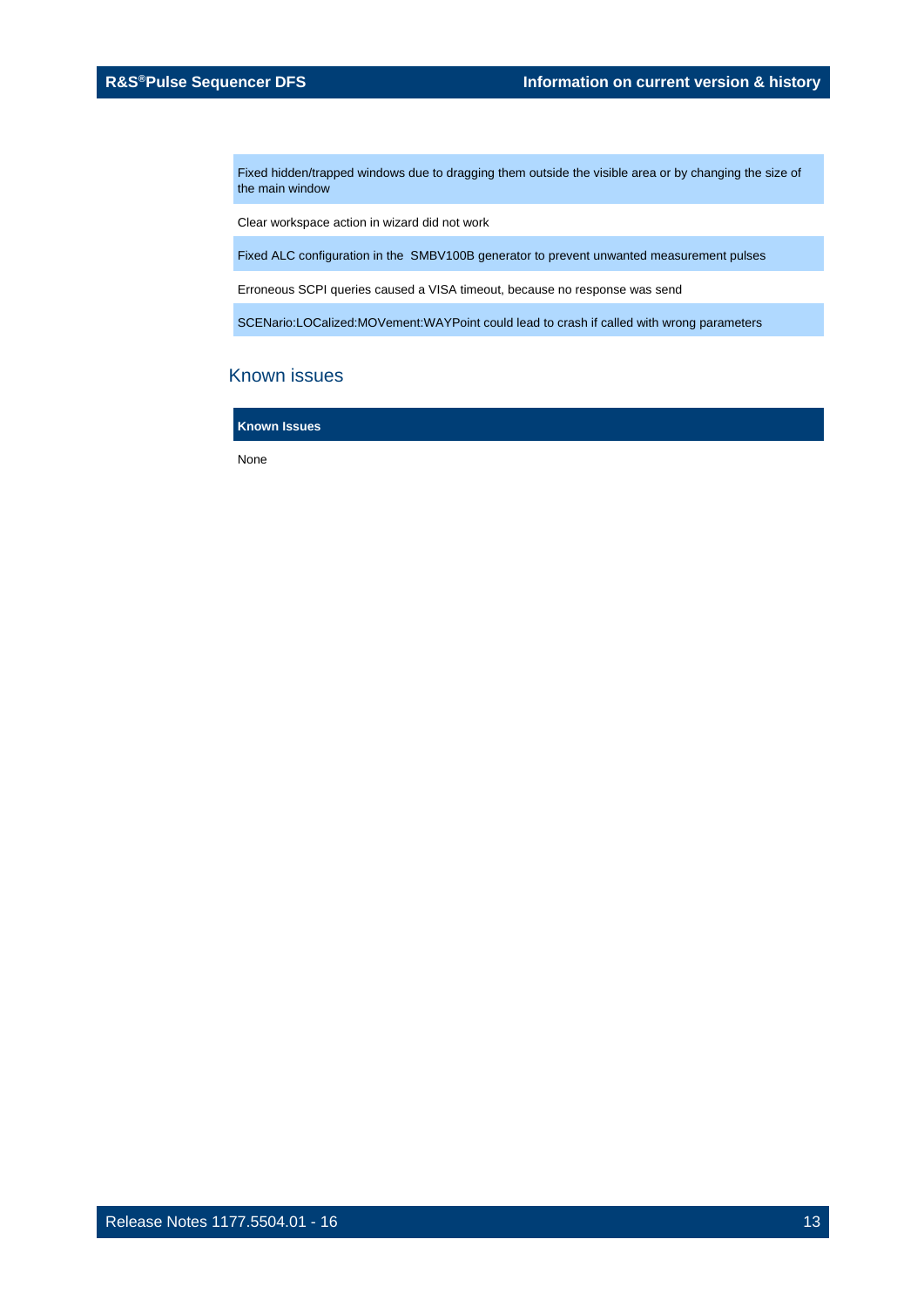## <span id="page-13-0"></span>**1.6 Version 1.9**

## **Released: May 2019**

## New functionality

## **Functions**

Added repository export functionality in file menu

Single sequence scenario GUI now marks the currently selected item in the drop down menu

Improved combo box behavior in tables. Selecting a different combo box with a single click is now possible. Prior the current combo box had to be closed before selecting a different one

Added checkbox to disable recalculation of sequences and collection of sequences when changing the carrier frequency

## Improvements

#### **Improvements**

Addition of IPM profiles affecting the same parameter did not work

Fixed bug in HW manager. Selection was lost after creating a profile from a connected instrument

Start menu link to pulse sequencer DFS executable was not working

Wideband SMW and SMBVB had wrong maximum clock rate constrain in calculations. 600MHz instead of 520MHz are allowed

Fixed bug in sequence collection scenarios if no generator profile was selected. SW gives a hint now. When creating a scenario, a generator profile is assigned per default

Calculation of overlays of imported waveforms caused an error if the overlay was smaller than the waveform length. Clock rate could not be determined

Executing a rollback repository command could cause a crash

Progress bars did not display a 100% value

Fixed bug when working with separate trigger command mode. Changing between single and continuous mode cleared the volatile storage. A recalculation was required

Fixed bug when working with separate trigger command mode. Changing between single and continuous mode cleared did not change the trigger mode in the generator when pressing the trigger button

Fixed bug in wizard. Creating a new repository did not work

Removed all dock widgets. Close operations on detached windows did no longer work

Fixed spectrogram preview in waveform viewer. Window resize did not clear the FFT data

Fixed 'insert before' and 'insert after' table operations. Index shift caused insertion at wrong pos.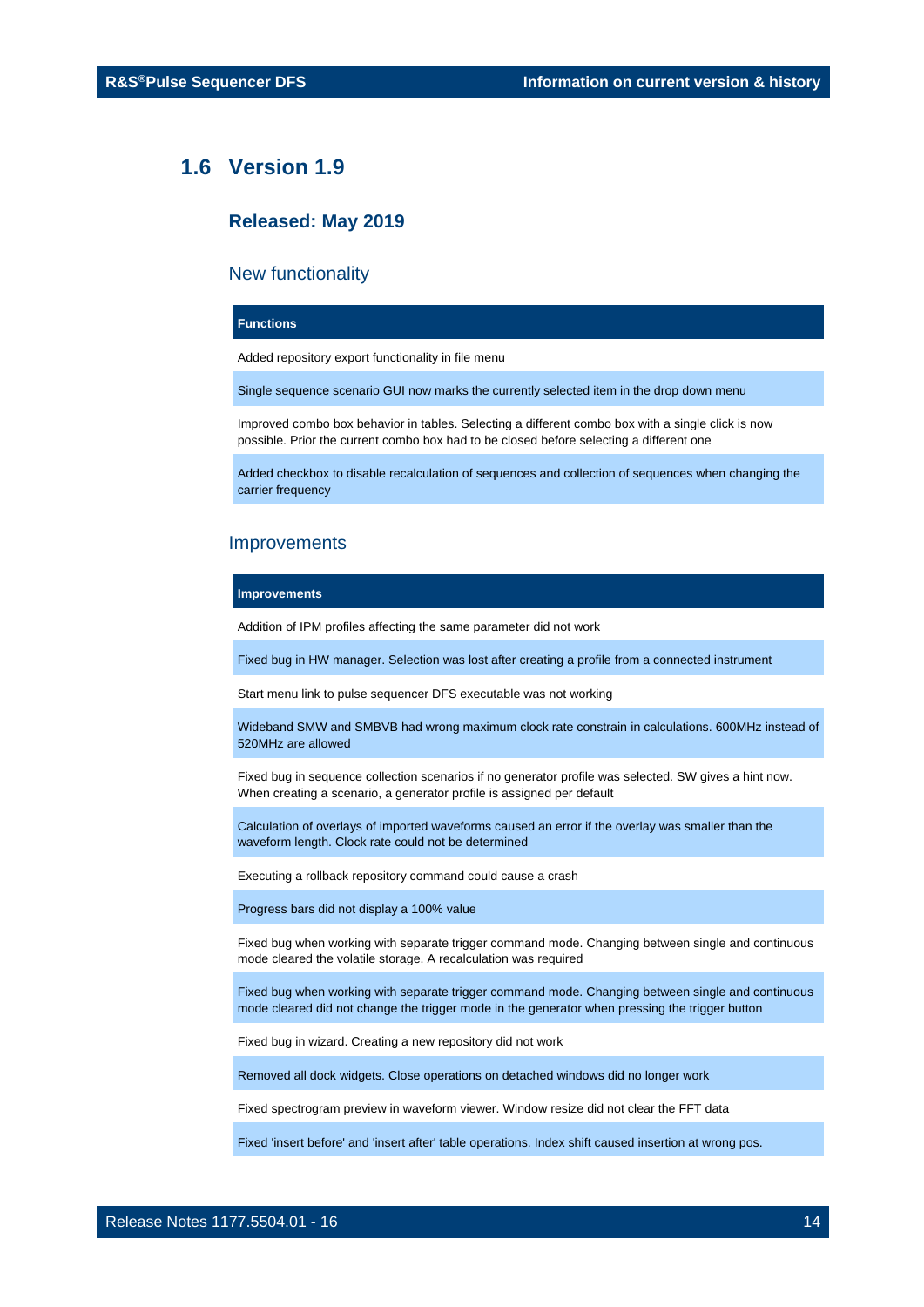Fixed potential crash when reloading a repository from mass storage

Fixed DFS reporting. End of burst pulse is no longer added to reporting excel sheet

Fixed several GUI and layout issues

## Known issues

**Known Issues**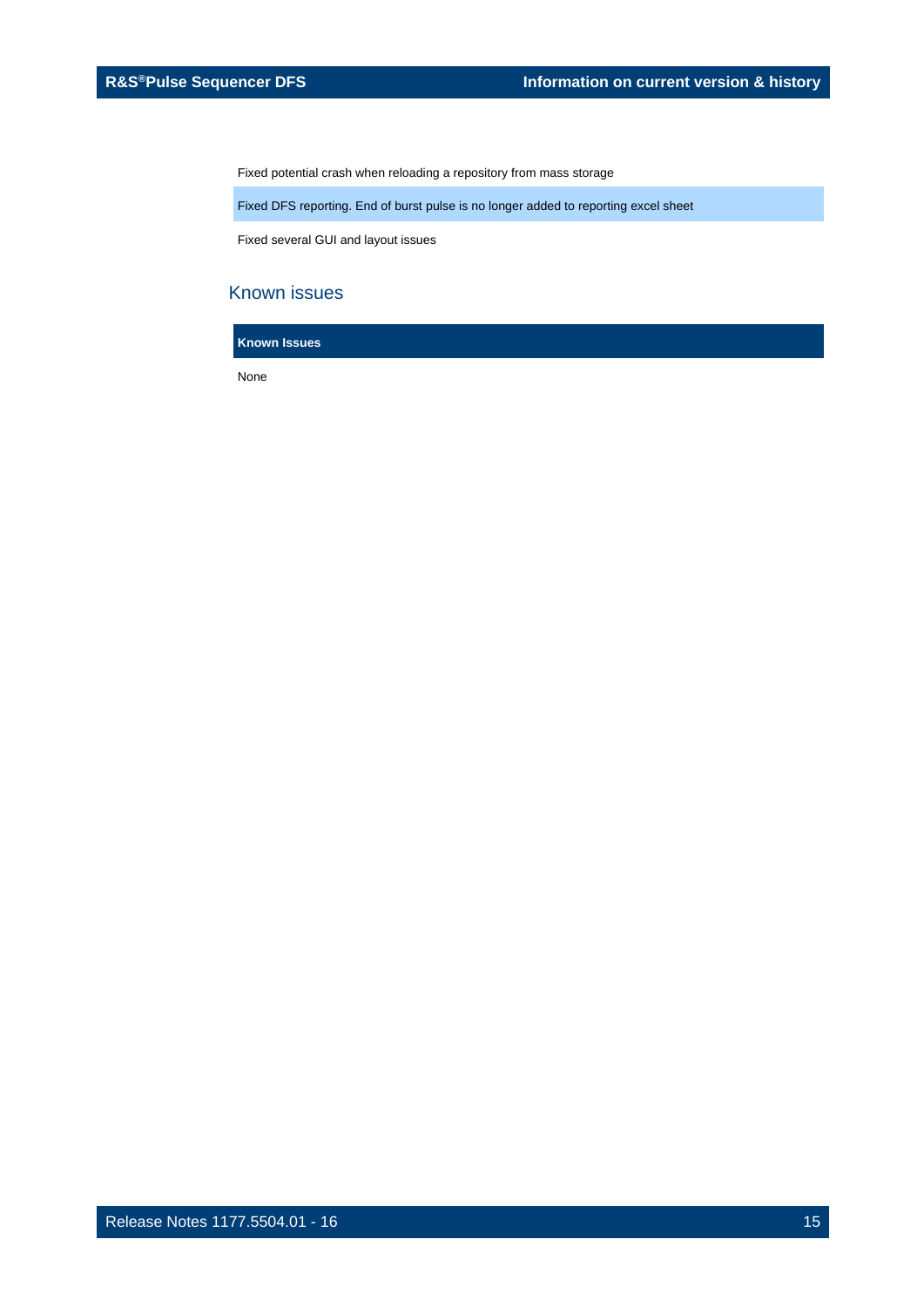## <span id="page-15-0"></span>**1.7 Version 1.8**

## **Released: February 2019**

## New functionality

## **Functions**

Increased calculation speed for ARB based signals by 100%

Added support of waveforms for DFS repositories

Added R&S SMBV-B generator profiles in DFS repositories

Added ETSI standard update EN 301893 V2.1.1 with OFDM waveforms

Added ETSI 301893 off-channel CAC. Burst Interval Time (BIT) from 45s to 60s.

Added custom envelope support for DFS version of the Pulse Sequencer

Added buttons for expand / collapse tree operations

Increased waveform viewer performance by 300% (preview calculation times)

## **Improvements**

#### **Improvements**

Fixed bug where bandwidth checks were performed on the generators clock rate instead of its bandwidth. Signals with too high bandwidth could be calculated without error message, causing aliased signals

Fixed type 6 signal for ETSI 302 502 v2.0.8. Wrong pulse widths where used

Fixed bug in waveform viewer. Zooming out could result in a small negative start time causing an error message

Fixed bug where collection variables in sequence collection scenarios did not work

Fixed GUI bug, where IPM profiles based on variables where not selectable unless a IPM profile was created in the repository

Fixed bug where newly created generator profiles in DFS repositories did not contain the SMW-K350 option

Minimized windows were not send to the taskbar, but closed instead

## Known issues

**Known Issues**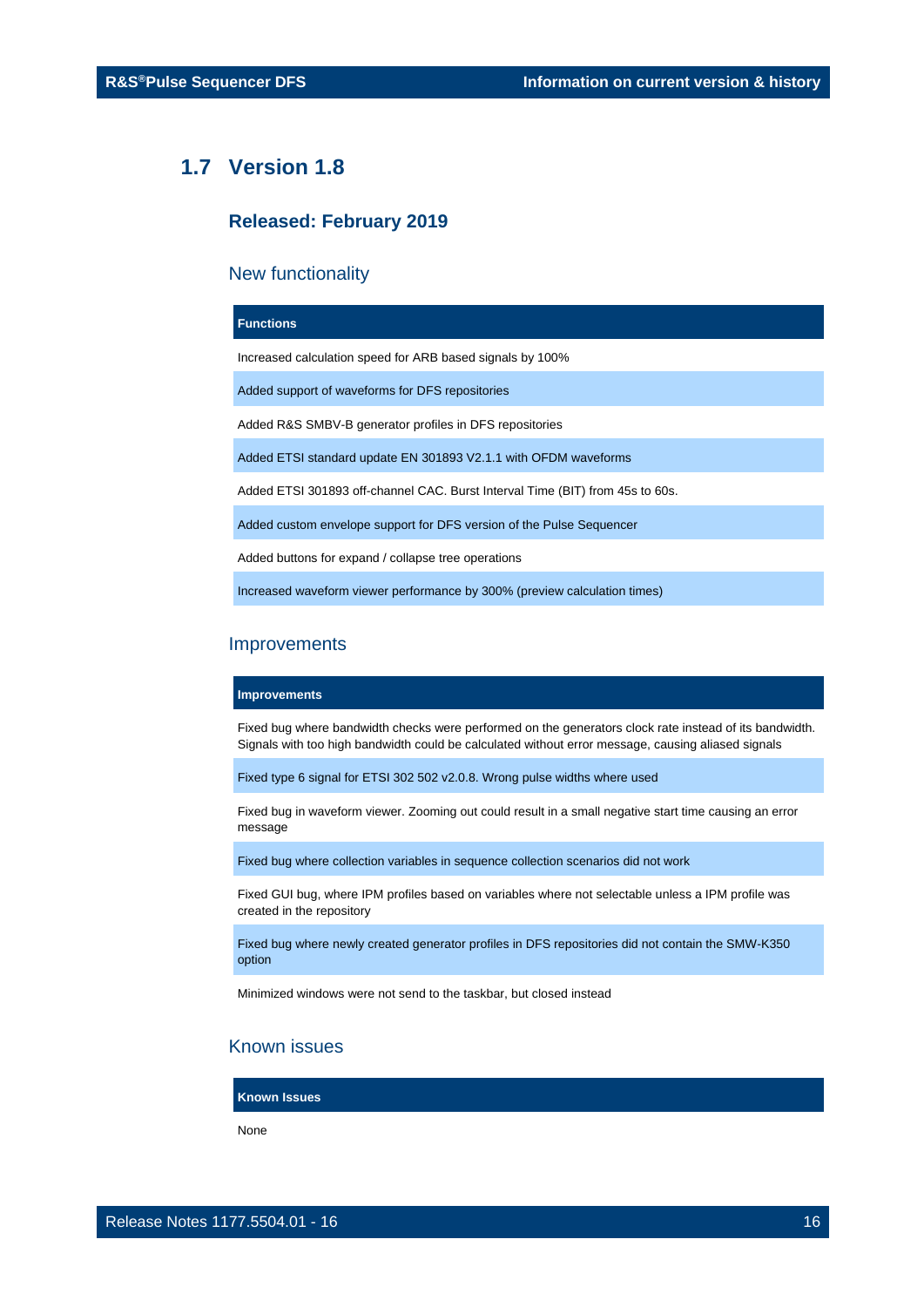## <span id="page-16-0"></span>**1.8 Version 1.7**

## **Released: September 2018**

## New functionality

#### **Functions**

Added R&SSMBV-100B generator support

Added time estimate for remaining calculation time

When importing repository archives the repository is now directly opened

Added drag and Drop support for importing repository archives

Added Drag & Drop support for opening waveform files

Added the Pulse Sequencer as default program for opening repository archive and R&S waveform files

Added keyboard shortcuts for most common actions

Added support of using internal pulse modulator in R&S SMW. No more need for external cabling.

Added repository export functionality via right mouse button smart menu in tree view

#### **Improvements**

#### **Improvements**

Fixed sequence editor delay SCPI. Wrong item index caused limit violation.

MOP plugin parameters where not forwarded to reporting plugin

Fixed wrong reporting template in DFS FCC 06-96\_Type 6

Fixed potential crash when using special characters in repository names

Fixed level calibration for external RFs connected via digital interfaces

Fixed calibration. Did not check for analog and digital I/Q output options SMW-K16/K17/K18/K19

Fixed bug in reporting feature. If pulses where dropped because their level was below the level threshold, they still appeared in the report with wrong TOA information

Fixed level preview in pulse dialog. Drag markers showed a 10dB offset

Fixed smart menus in all tables with single selection property. Removed multi select actions

Added message when opening repositories from previous Pulse Sequencer versions. The user can decide, if he wants to update the database.

Fixed bug in MSWV evaluation. Pulses with level below threshold where counted as segments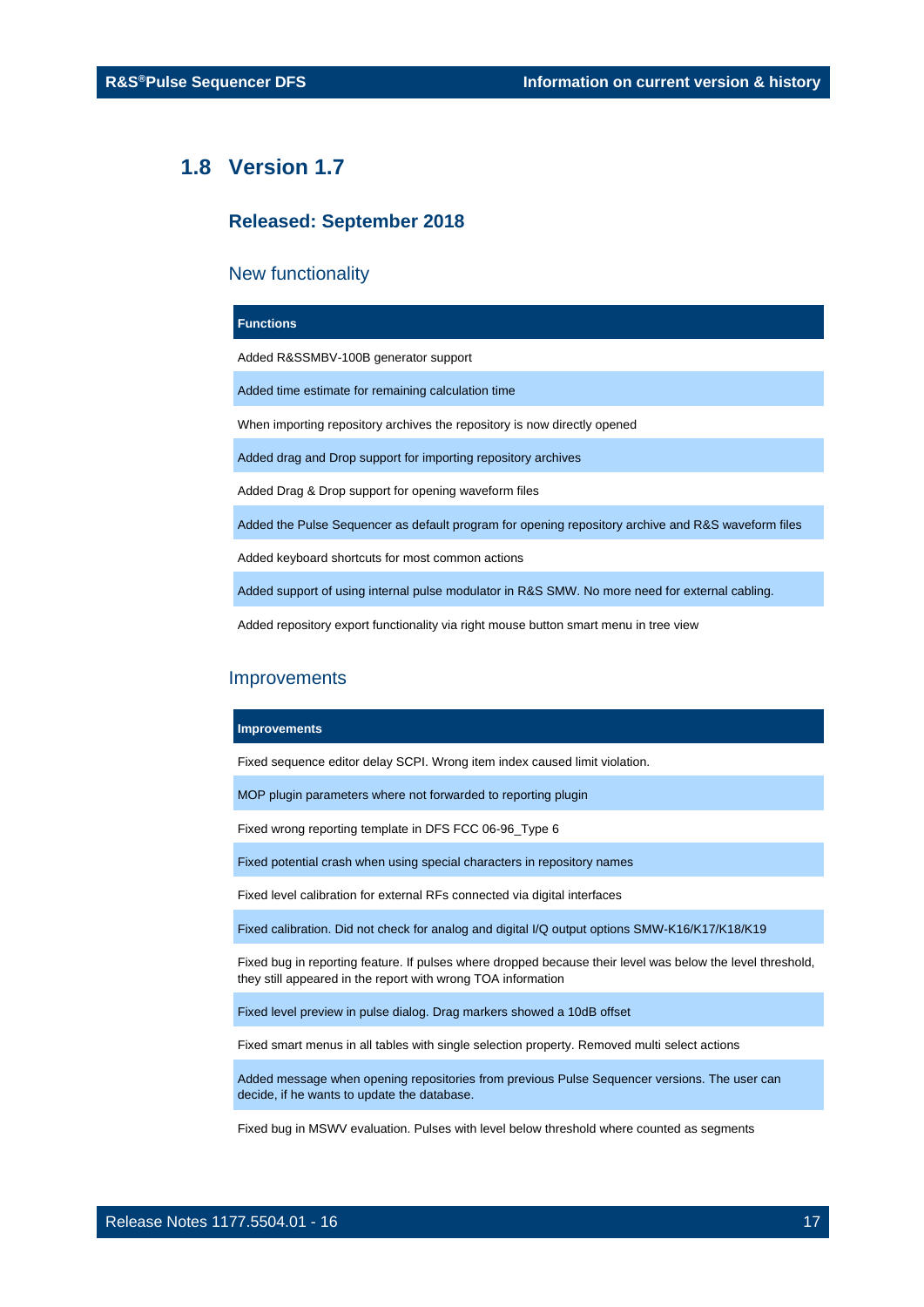Added missing check and error message when trying to calculate an empty sequence

The pulse width of Barker codes was confused as the chip width in all viewers

Fixed bug where the internal clock rate of the signal generator was taken into consideration for bandwidth calculations and not the actual bandwidth

Fixed bug where all windows where initially restricted to 80% of screen size. Only after pressing the maximize button, the size could be increased to full screen

Fixed wrong pulse widths i[n ETSI 302 502 v2.0.8 Type 6](https://jazz.rsint.net/ccm/web/projects/1G.SigGen#action=com.ibm.team.workitem.viewWorkItem&id=440090)

Added off channel testing in ETSI 301.893 (CAC, off-channel CAC)

## Known issues

**Known Issues**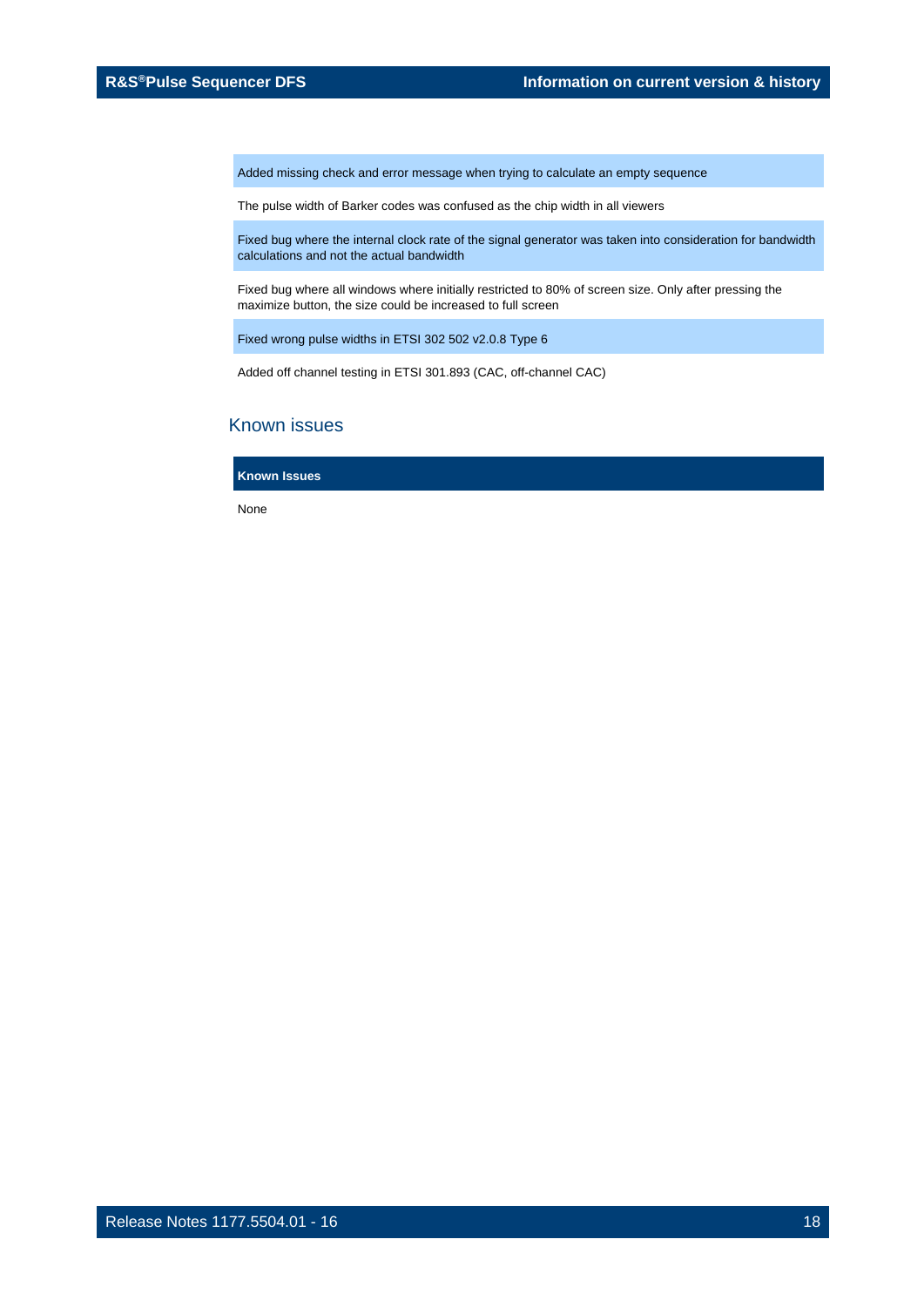## <span id="page-18-0"></span>**1.9 Version 1.6**

## **Released: February 2018**

## New functionality

#### **Functions**

Added YD/T 2950-2015

Added EN 302502 V 2.0.8

Added EN 301893 V1.8.5

Added firing order to list-based IPM profiles

New page with storage locations in settings dialog

Added shortcuts for IPM assignment dialog

## **Improvements**

**Improvements**

Fixed EN 302502 V 1.2.1 PRF IPM for signal 2

Fixed bug related to HW setups. The pulse sequencer always tried to connect to all generators, even if they were not used in a scenario

Fixed bug where a generator profile with two basebands but only one RF caused the Pulse Sequencer to not configure the second baseband

Fixed bug, where selecting the "use pulse modulator" option in the HW management dialog did not have an effect on the instrument configuration

Fixed bug in waveform triangular IPM profile where one entry more than needed was generated

Fixed bug where the default generator profile created upon creation of a repository could not be deleted

Fixed dialog windows for high-DPI displays

Fixed bug, where the RUN button in sequence based scenarios did not update level and frequency of the generator if value is changed after initial calculation

## Known issues

**Known Issues**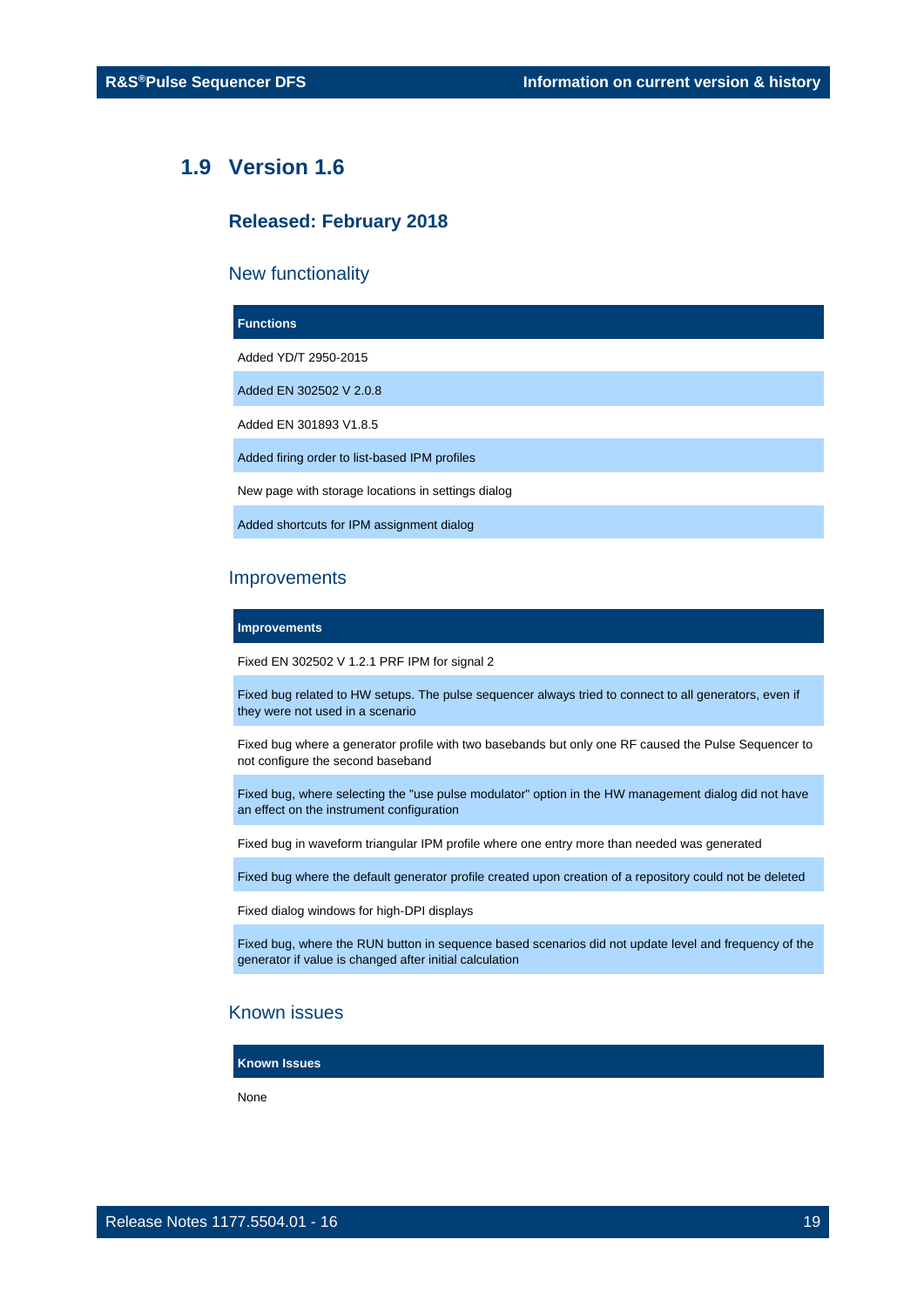## <span id="page-19-0"></span>**1.10 Version 1.5**

## **Released: Mai 2017**

## New functionality

## **Functions**

Added level calibration wizard for HW setups

Added import/export functionality for HW setups

Added x axis zoom in MOP preview

Waveform generation duration settings simplified. Auto option added

## Improvements

#### **Improvements**

Fixed wrong frequency scaling in pulse modulation preview

Optimized FFT preview in MOP preview

Fixed bug where pulse MOP frequency preview was limited to 200MHz

Fixed bug where changing the RF channel was not working after the signal was calculated

## Known issues

**Known Issues**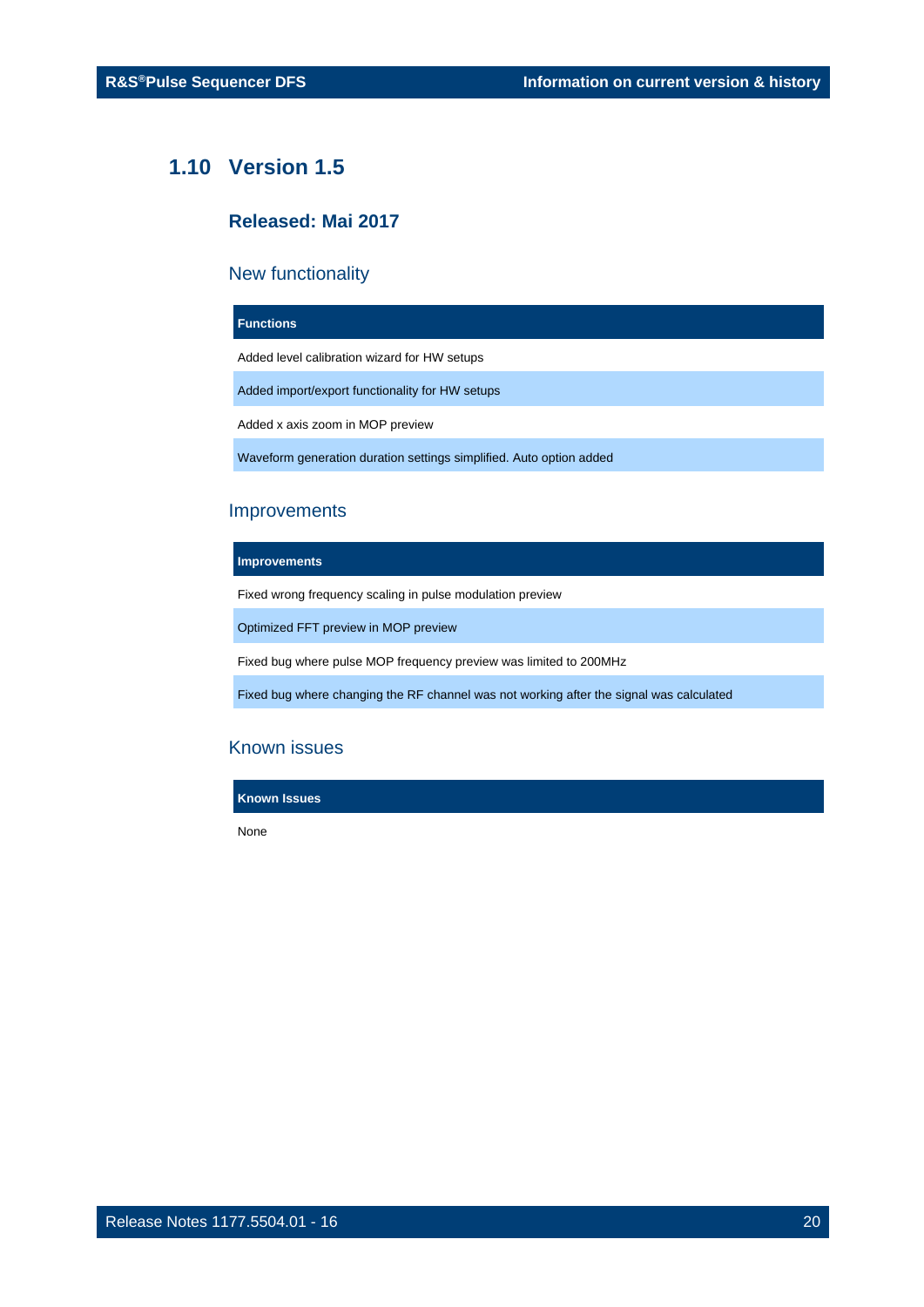## <span id="page-20-0"></span>**1.11 Version 1.4**

## **Released: September 2016**

## New functionality

| <b>Functions</b>                                                               |
|--------------------------------------------------------------------------------|
| Added FCC KDB 905462 D02 New Rules                                             |
| DFS FCC0696 - Type 5 - Standard Update                                         |
| Added binomial IPM profile                                                     |
| Added loop variables for use in IPM profiles, enabling sequencing of sequences |
| Installer now checks correct VISA driver installation                          |
| Added SCPI commands for minimizing/maximizing the Pulse Sequencer GUI          |
| Added SCPI commands for querying the Pulse Sequencer message log               |

Custom Pulse Envelope now also available for K-350 option

IPM profiles can now be specified based on repetitions or time

## Improvements

## **Improvements**

Fixed potential crash when restoring a workspace with less repositories than the current one

## Known issues

**Known Issues**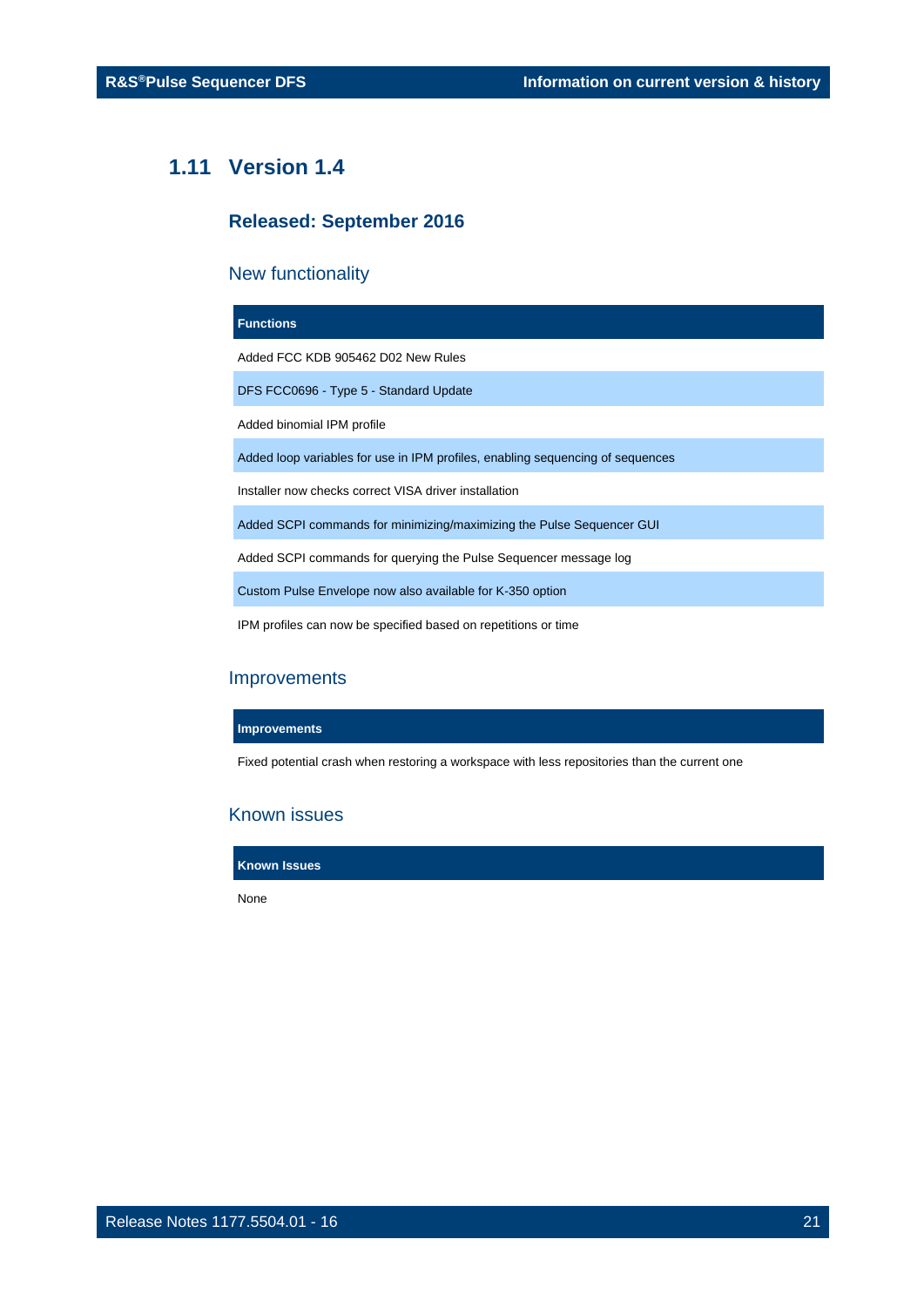## <span id="page-21-0"></span>**1.12 Version 1.3**

## **Released: March 2016**

## New functionality

## **Functions**

Added SMW wideband generator profile with 2GHz baseband bandwidth

## Improvements

#### **Improvements**

Fixed spectrogram scaling error in waveform viewer

Fixed bug that showed wrong connector name in the scenario block diagram

RF B was selectable in generator profiles with only a single RF

Suppressed measurement pulse at SMU and SMJ ARB startup, which could disturb a DUT

## Known issues

**Known Issues**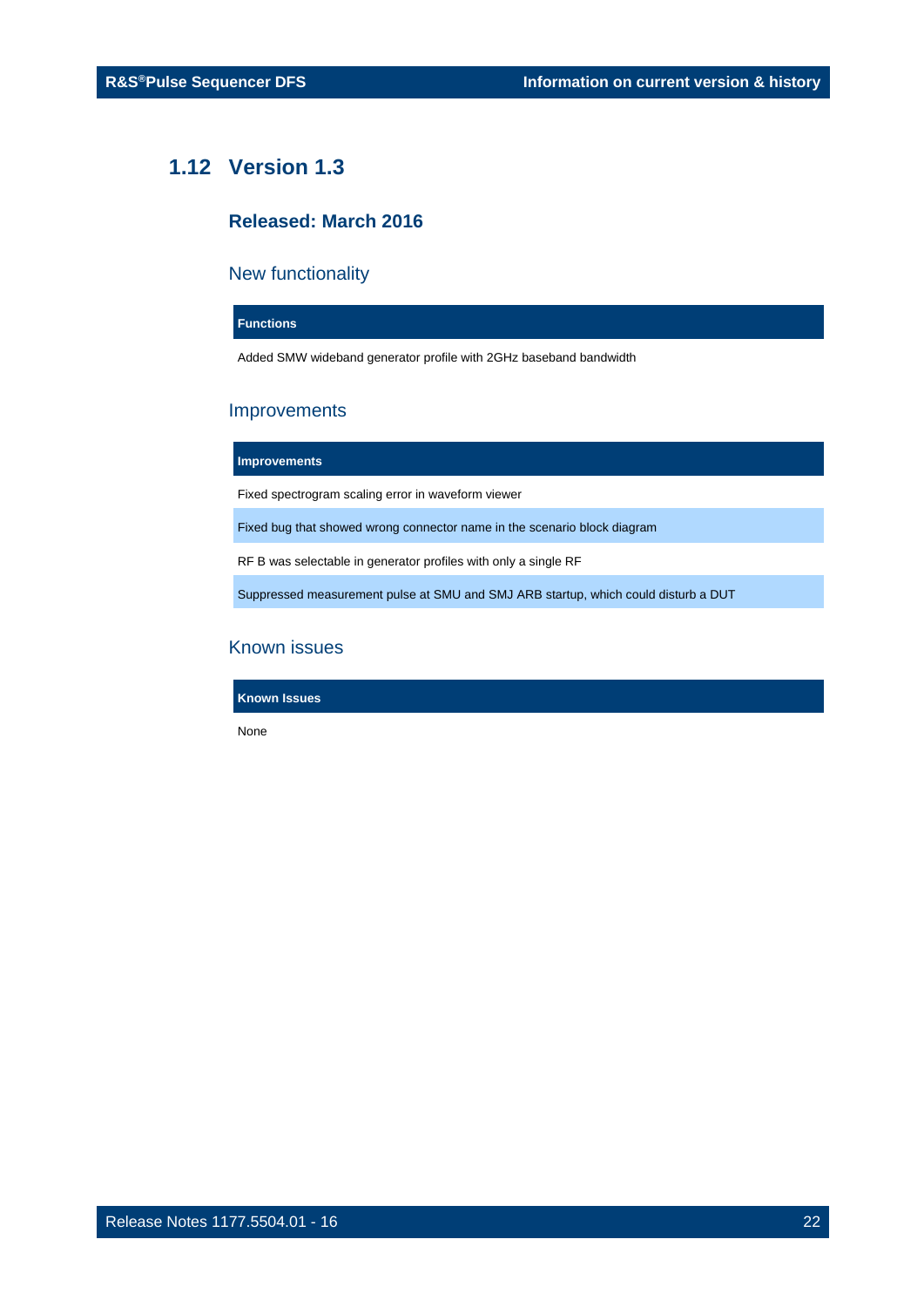## **1.13 Version 1.2**

## <span id="page-22-0"></span>**Released: January 2016**

## New functionality

| <b>Functions</b>                                                                       |  |  |
|----------------------------------------------------------------------------------------|--|--|
| ETSI 301893 1.7.1 reference signal added                                               |  |  |
| ETSI 301893 1.7.1 end of burst pulse corrected to have zero amplitude                  |  |  |
| ETSI 301893 1.7.1 signal clock increased to 100 MHz                                    |  |  |
| ETSI 301893 1.7.1 marker signals are now properly generated                            |  |  |
| ETSI 301893 1.7.1 multi PRF signals now generate the correct number of pulses          |  |  |
| FCC0696 Type 5 waveforms size decreased to fit ARB memory and speed up calculation     |  |  |
| FCC0696 Type 6 band limited hopping signal added                                       |  |  |
| FCC0696 Type 5 SMU specific waveform added because of 96 segment limitation in SMU     |  |  |
| FCC0696 Type 1 clock rate increased to 100 MHz (required for detection BW measurement) |  |  |
| FCC0696 Type 5 clock rate set to 30 MHz ensures proper chirp generation                |  |  |
| FCC1322 Type 0 clock rate increased to 100 MHz (required for detection BW measurement) |  |  |
| FCC1322 Type 2-4 changed to use identical PW and PRI value for all pulses              |  |  |
| FCC1322 Type 2-4 pulse per burst count corrected                                       |  |  |
| FCC1322 Type 1 PRI values are now unique                                               |  |  |
| Japan MIC W56 chirp waveform generates smaller files now                               |  |  |
| Japan MIC generator profiles updated                                                   |  |  |
| Japan MIC some waveform parameters corrected                                           |  |  |
| Japan MIC added W56 chirp type waveform for use with SMU and SMJ                       |  |  |
| Japan MIC added W56 band limited hopping signal                                        |  |  |
| DFS plugin source code added as SDK option in installer                                |  |  |
| Japanese DFS renamed from TELEC to MIC                                                 |  |  |
| SGT generator profile added to all DFS projects                                        |  |  |
| K350 DFS option now also available for SGT100A signal generator                        |  |  |
| Frequency setting in scenario dialog allows Hz precision                               |  |  |

Added Java Script functionality to GUI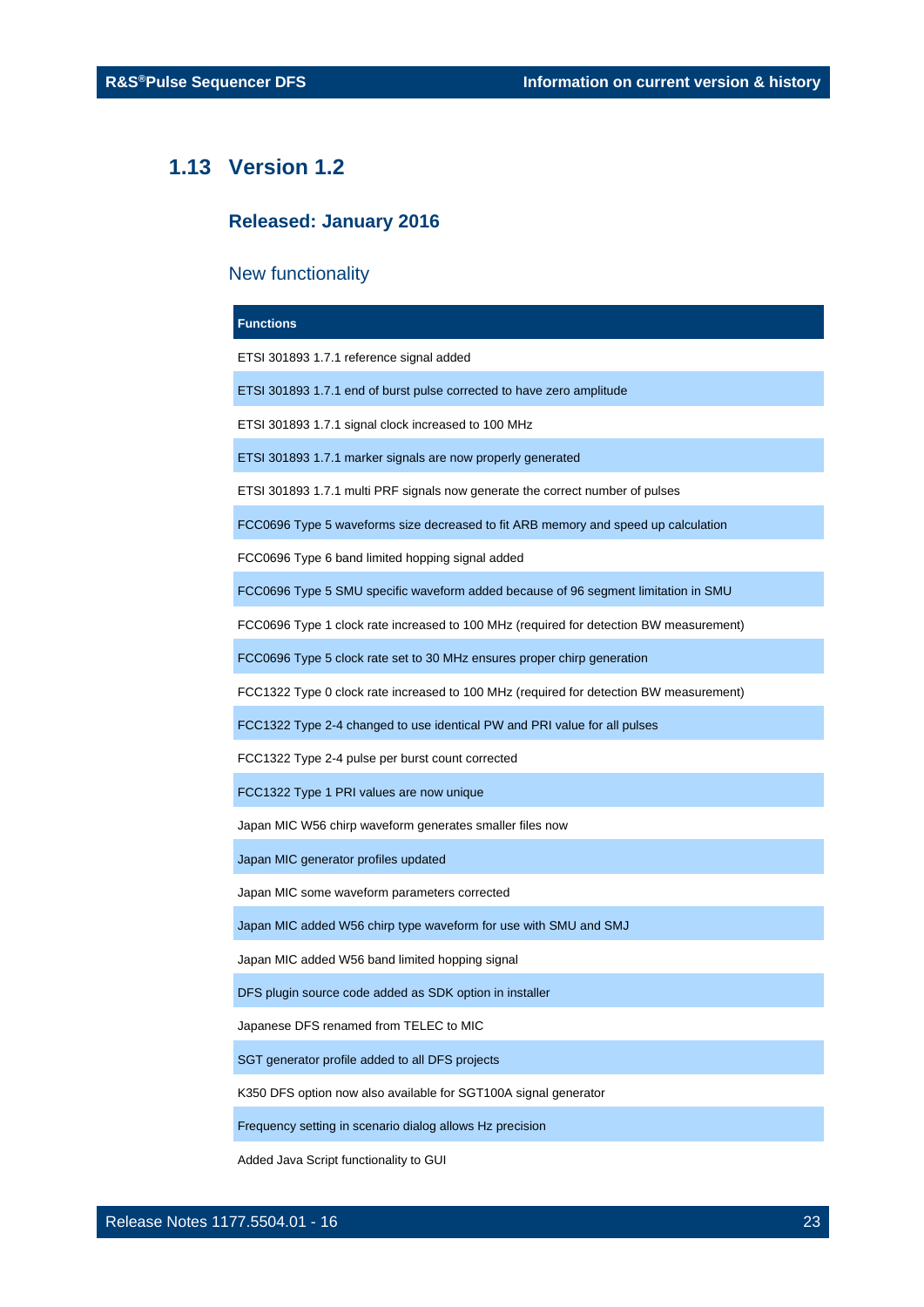Changed restart() API in IPM plugin

Creation of Save/Recall file can be turned off under waveform generation settings in scenario

Enabled high quality I/Q modulator mode in generator

IPM Steps used with phase return value as modulo 360 value

Sequence editor now supports undo/redo functionality

Repository version increased to 2. Compatibility check added

Generator profile dialog and connection diagram now have a "Show Connector" feature

It is now possible to create a generator profile directly from the generator mapping dialog

GUI now scales automatically, when changing the DPI size of the text in the OS settings

Added SCPI command for sanitize

Loop sequence item can now define a variable which can be used for marker generation

Sequence supports phase modes (absolute, continuous, memory) for frequency hopping

#### Improvements

#### **Improvements**

Copying sequence to other repository did not copy waveforms used as sequence items

Phase was not correctly shown in degrees in waveform viewer window

Static phase offset was not correctly applied in pulse modulation

When renaming a tree element, the item was named "Rename" by default when the field was empty

Editing the repetition count in a sequence also affected other sequences

Minimum PRI was not correctly applied in first sequence line

Long SCPI commands where truncated when copied using SCPI help copy functionality

Markers where missing when importing a waveform

## Known issues

#### **Known Issues**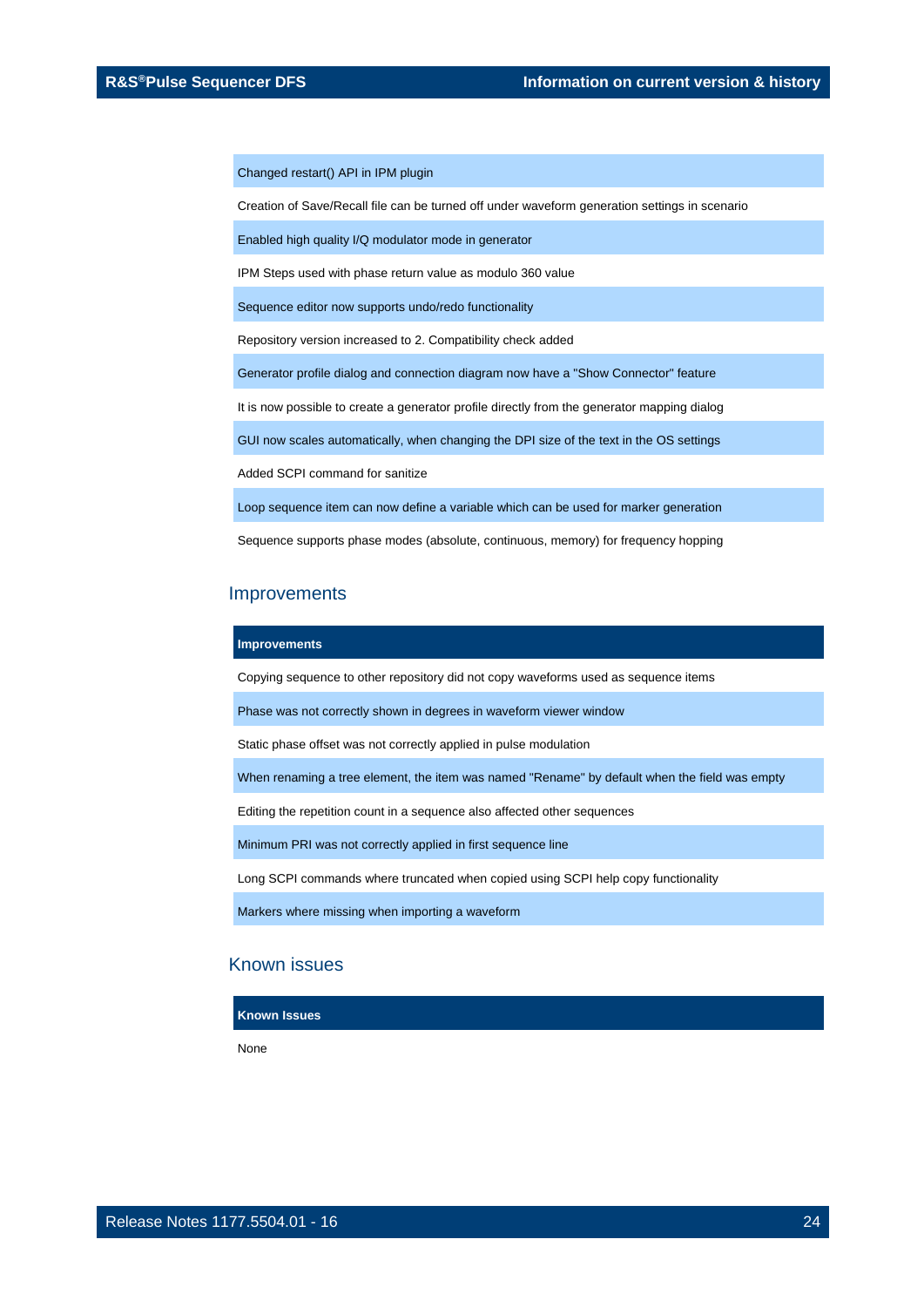## <span id="page-24-0"></span>**1.14 Version 1.1**

## **Released: April 2015**

## New functionality

#### **Functions**

Log is brought to desktop if it was located outside of the visible desktop area and an error occurs

Value range in IPM U-Distribution increased because 1000 was not enough for frequency offsets

TX/RX buffer size can now be set by the user (instrument upload/download)

Added FTP upload and new GUI settings for FTP upload

Modified LAN search to work with direct links PC <-> Instrument (no DNS in network)

Sequence block diagram is interactive. Features direct access to items as well as context menus

Pulse timing is now visualized in plot

Marker positions are now visualized in plot

Measurement line now shows delta units on y axis

Waveform viewer now also shows frequency at cursor position

New installer based on Windows Installer, fixes issues with Windows UAC and 64-bit systems

New version numbering scheme <Major>.<Minor>.<DaysSince2000>.<SecondsSinceMidnight/10>

Network scan in "ZeroConf" networks improved (host resolution omitted)

Creating a new repository from GUI also creates one SMW200 default generator profile

Creating data source from MOP also assigns the new data source automatically

## **Improvements**

#### **Improvements**

The minimum permissible PRI was wrong with 10/50/90 timing

Due to a rounding problem waveform could be too long by one PRI cycle

Sequence marker and scenario marker could not be controlled independently

Pulse ripple frequency was not evaluated in min. required clock rate

Fixed SGT profile capabilities error. Memory and bandwidth options where not recognized

IPM List Preview auto scale error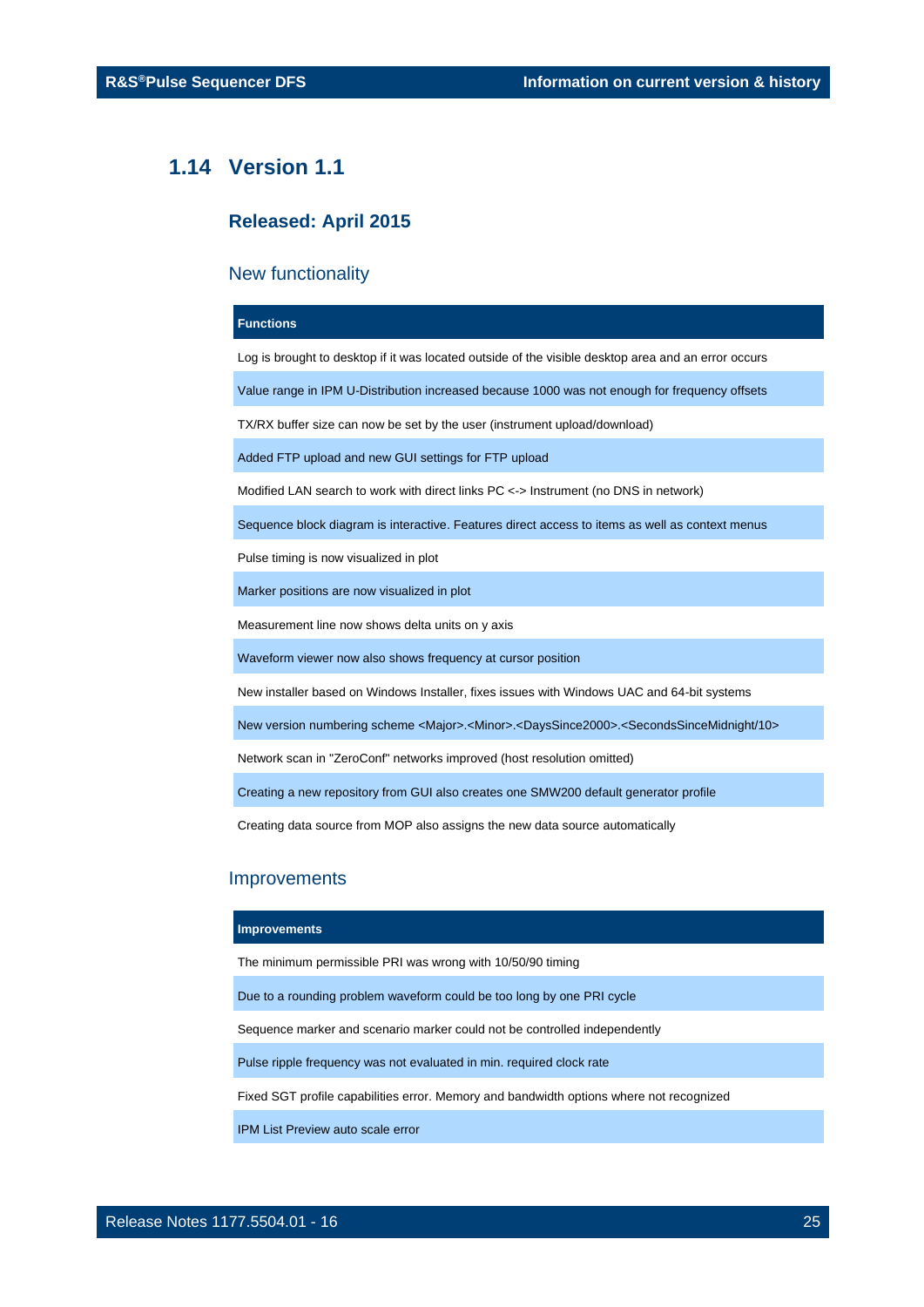Sequence editor crashed when deleting loops with children

SMBV-B50 and SMBV B55 options where not recognized

Level and Frequency were not applied if volatile storage was already valid

Waveform viewer 'auto play' did not stop if window was minimized

Fixed update problem in instrument capabilities

Not supported instruments where shown in table for connected instruments

MOP 'Width' restriction was not correct when used with 0/100 pulse definitions

Fixed bug in sequence block diagram, which leads to quickly disappearing tooltips

Fixed problem with instrument profile generation from a connected instrument. The generator type combo box disappeared for all other profiles.

When changing the name of a tree element, it was no longer selected, causing wrong SCPI help.

Fixed bug in waveform generation. Last sample was always missing.

Fixed potential crash in sequence editor

All collections did not keep their item order on subsequent load from storage

Data source dialog was not properly set to invalid when data source got removed

BPSK MOP with automatic symbol rate did not work in preview if no data source was assigned

## Known issues

**Known Issues**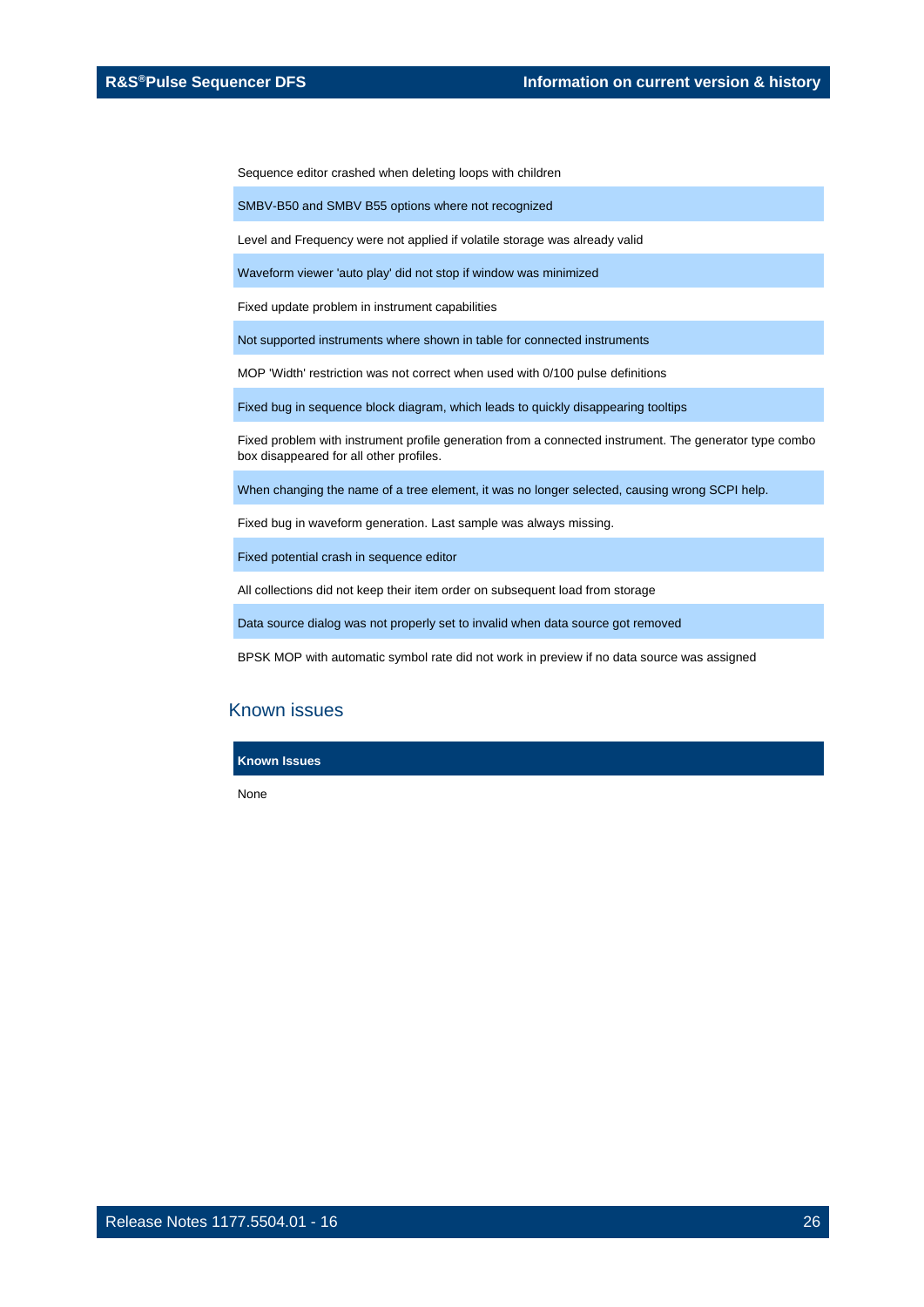## <span id="page-26-0"></span>**1.15 Version 1.0**

**Released: January 2015**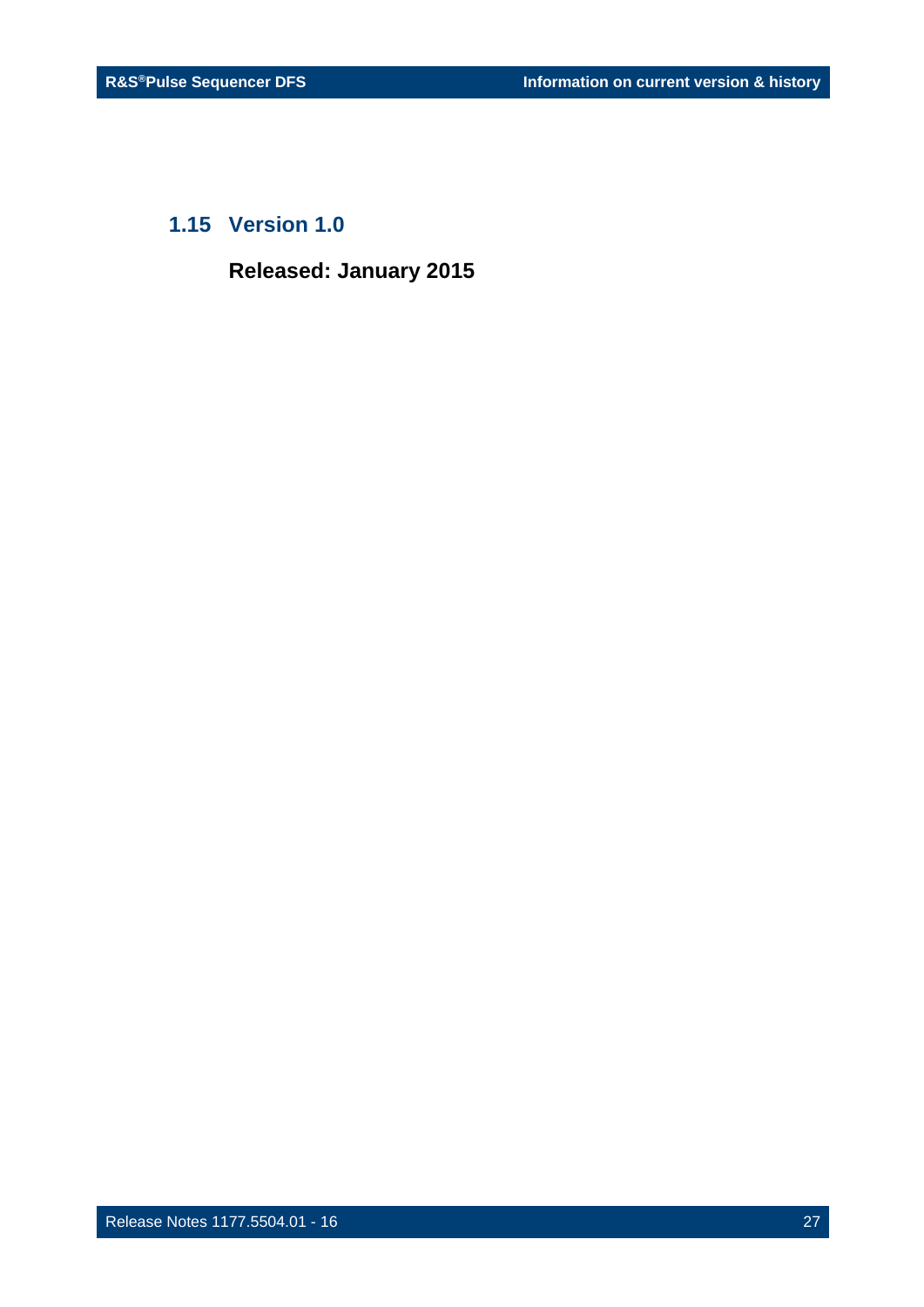# <span id="page-27-0"></span>**2 Modifications to the documentation**

The current documentation is up-to-date.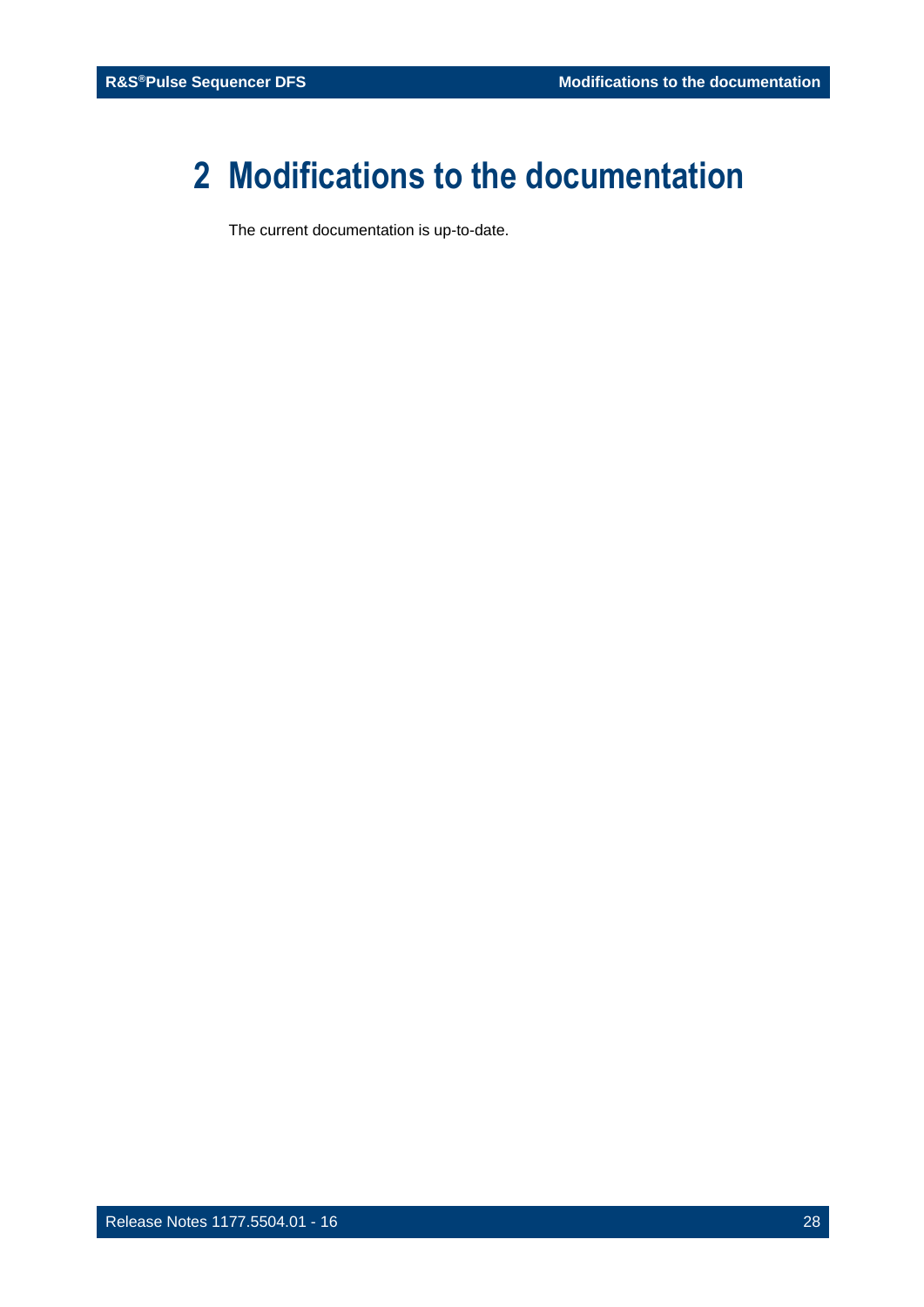# <span id="page-28-0"></span>**3 Installing the Software**

## <span id="page-28-1"></span>**3.1 Uninstall a previous installation**

To uninstall a previous version of the Pulse Sequencer software, click on the Windows Start button and navigate to Settings -> Control Panel -> Add or Remove Programs. Then select the previously installed version of the Pulse Sequencer to uninstall it.

## <span id="page-28-2"></span>**3.2 Install the new software version**

R&S Pulse Sequencer requires one of the following operating systems:

Windows 7 (64 Bit)

Windows 8 (64 Bit)

Windows 10 (64 Bit)

It is suggested to uninstall any previous version of the Pulse Sequencer software before installing the new software.

In Windows Explorer double-click the installer executable

'PS-DFS-Install 2.3.x.x.msi' and follow the instructions. Existing Pulse Sequencer installations are automatically updated. This includes example repositories provided by Rohde & Schwarz. Other user data, such as repositories or settings are not affected by the software update.